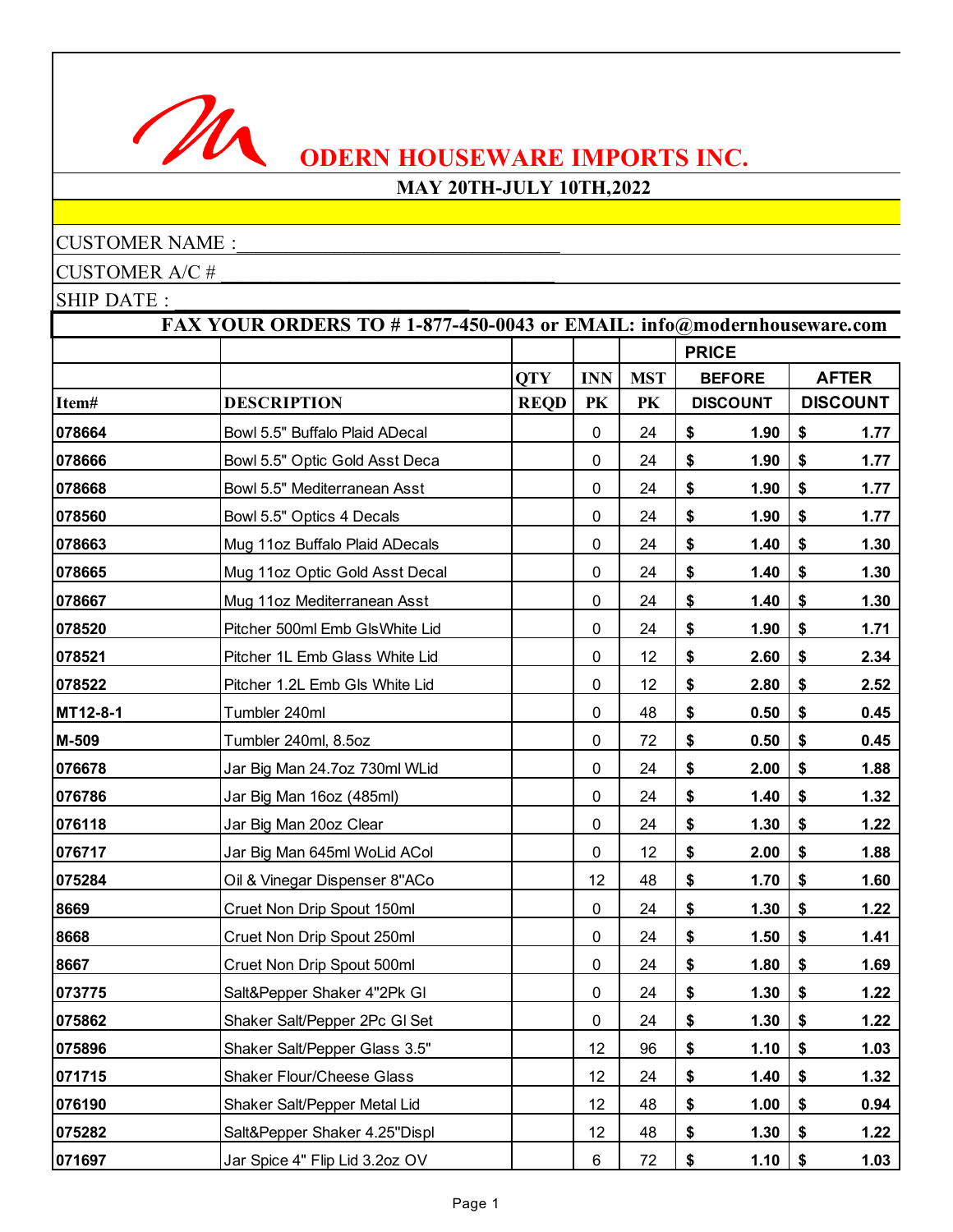

## **MAY 20TH-JULY 10TH,2022**

## CUSTOMER NAME :

CUSTOMER A/C # \_\_\_\_\_\_\_\_\_\_\_\_\_\_\_\_\_\_\_\_\_\_\_\_\_\_\_\_\_\_\_\_\_\_

|        | FAX YOUR ORDERS TO #1-877-450-0043 or EMAIL: info@modernhouseware.com |             |            |                          |              |                 |    |                 |  |  |
|--------|-----------------------------------------------------------------------|-------------|------------|--------------------------|--------------|-----------------|----|-----------------|--|--|
|        |                                                                       |             |            |                          | <b>PRICE</b> |                 |    |                 |  |  |
|        |                                                                       | <b>QTY</b>  | <b>INN</b> | <b>MST</b>               |              | <b>BEFORE</b>   |    | <b>AFTER</b>    |  |  |
| Item#  | <b>DESCRIPTION</b>                                                    | <b>REQD</b> | PK         | PK                       |              | <b>DISCOUNT</b> |    | <b>DISCOUNT</b> |  |  |
| 071696 | Jar Spice 3" Turn Multi Lid OV                                        |             | 6          | 36                       | \$           | 1.20            | \$ | 1.13            |  |  |
| 075951 | Jar Spice MetalJckt SS Lid                                            |             | 12         | 48                       | \$           | 1.40            | \$ | 1.32            |  |  |
| 075807 | Jar Spice Lock AsstShape 120ml                                        |             | 12         | 72                       | \$           | 1.20            | \$ | 1.13            |  |  |
| 076112 | Jar Glss LockiLid Rnd/Sq Asst                                         |             | 12         | 96                       | \$           | 1.20            | \$ | 1.13            |  |  |
| 077408 | Shaker All Purpose SS                                                 |             | 12         | 48                       | \$           | 3.00            | \$ | 2.82            |  |  |
| 076259 | Jar Square Clamp Lid 300ml OV                                         |             | 12         | 24                       | \$           | 1.30            | \$ | 1.22            |  |  |
| 076258 | Jar Round Clamp Lid 300ml                                             |             | 12         | 24                       | \$           | 1.30            | \$ | 1.22            |  |  |
| 076111 | Jar Bubble Mini WMatt Cvr300ml                                        |             | 12         | 48                       | \$           | 1.50            | \$ | 1.41            |  |  |
| 075285 | Jar 2.5x4.25"Sq WMetalLd 350m                                         |             | 12         | 48                       | \$           | 1.00            | \$ | 0.94            |  |  |
| 076183 | Jar Storage 550ml Sq WMetalLd                                         |             | 0          | 24                       | \$           | 1.50            | \$ | 1.41            |  |  |
| 075984 | Jar Storage 325ml WMetal Lid                                          |             | 0          | 24                       | \$           | 1.40            | \$ | 1.32            |  |  |
| 076261 | Jar Round w/Metal Lid 600ml                                           |             | 0          | 18                       | \$           | 1.70            | \$ | 1.60            |  |  |
| 076260 | Jar Storage WMetal Lid 800ml                                          |             | 0          | 12                       | \$           | 1.80            | \$ | 1.69            |  |  |
| 077221 | Jar Glass Honeycomb 665ml                                             |             | 0          | 12                       | \$           | 2.20            | \$ | 2.07            |  |  |
| 077220 | Jar Glass Honeycomb 1460ml                                            |             | 0          | 6                        | \$           | 3.80            | \$ | 3.57            |  |  |
| 077219 | Jar Glass Honeycomb 2300ml                                            |             | 0          | 6                        | \$           | 4.50            | \$ | 4.23            |  |  |
| 075269 | Jar 200ml W/Metal Lids                                                |             | 0          | 36                       | \$           | 0.90            | \$ | 0.85            |  |  |
| 076716 | Jar Glass 700ml WMetal Cvr                                            |             | 0          | 24                       | \$           | 1.70            | \$ | 1.60            |  |  |
| 075270 | Jar 1500ml W/Metal Lids                                               |             | 0          | 12                       | \$           | 2.90            | \$ | 2.73            |  |  |
| 078183 | Jar Gls Vintage 3L WMetal Lid                                         |             | 0          | 6                        | \$           | 5.90            | \$ | 5.55            |  |  |
| 078182 | Jar Gls Vintage 4L WMetal Lid                                         |             | $\pmb{0}$  | 6                        | \$           | 7.20            | \$ | 6.77            |  |  |
| 078181 | Jar Gls Vintage 5L WMetal Lid                                         |             | 0          | 4                        | \$           | 8.50            | \$ | 7.99            |  |  |
| 078614 | Jar Glass 2L 2Pk Tilted CLARO                                         |             | 0          | $\overline{\mathcal{A}}$ | \$           | 10.90           | \$ | 10.25           |  |  |
| 076806 | Canister 5" 700ml DiamondCut                                          |             | $\pmb{0}$  | 9                        | \$           | 2.50            | \$ | 2.35            |  |  |
| 076805 | Canister 7" 1100ml DiamondCut                                         |             | 0          | 6                        | \$           | 2.90            | \$ | 2.73            |  |  |
| 076804 | Canister 9" 1500ml DiamondCut                                         |             | 0          | 6                        | \$           | 3.60            | \$ | 3.38            |  |  |
| 076799 | Jar Easy Grip Color Ring 750ml                                        |             | $\pmb{0}$  | 9                        | \$           | 2.40            | \$ | 2.26            |  |  |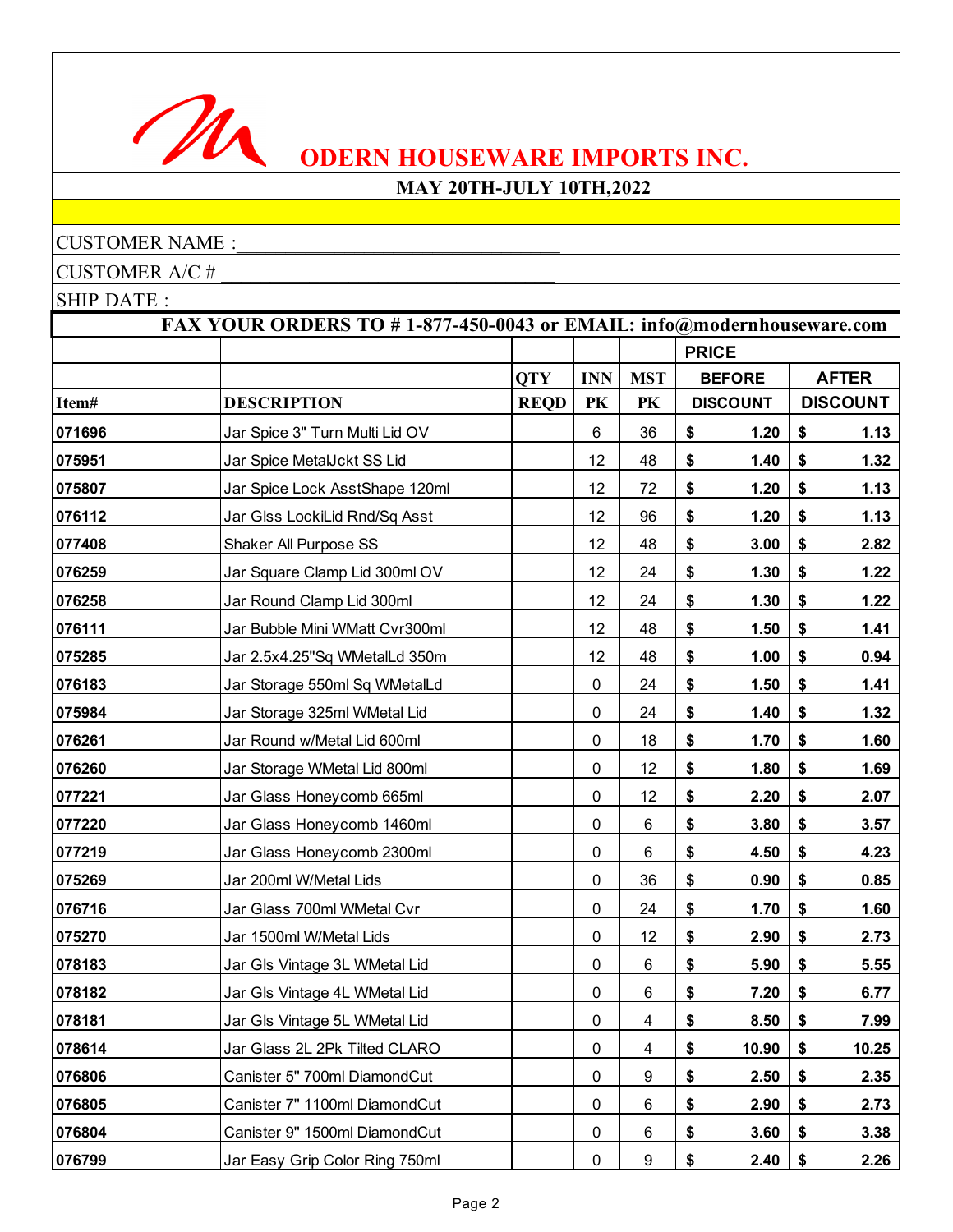

## **MAY 20TH-JULY 10TH,2022**

## CUSTOMER NAME :

CUSTOMER A/C # \_\_\_\_\_\_\_\_\_\_\_\_\_\_\_\_\_\_\_\_\_\_\_\_\_\_\_\_\_\_\_\_\_\_

|        | FAX YOUR ORDERS TO #1-877-450-0043 or EMAIL: info@modernhouseware.com |             |            |            |              |                 |                 |
|--------|-----------------------------------------------------------------------|-------------|------------|------------|--------------|-----------------|-----------------|
|        |                                                                       |             |            |            | <b>PRICE</b> |                 |                 |
|        |                                                                       | <b>QTY</b>  | <b>INN</b> | <b>MST</b> |              | <b>BEFORE</b>   | <b>AFTER</b>    |
| Item#  | <b>DESCRIPTION</b>                                                    | <b>REQD</b> | PK         | PK         |              | <b>DISCOUNT</b> | <b>DISCOUNT</b> |
| 076798 | Jar Easy Grip Color Ring 1.2L                                         |             | $\pmb{0}$  | 6          | \$           | 3.50            | \$<br>3.29      |
| 076797 | Jar Easy Grip Color Ring 1.5L                                         |             | 0          | 6          | \$           | 4.00            | \$<br>3.76      |
| 076796 | Jar Easy Grip Color Ring 2L                                           |             | $\pmb{0}$  | 6          | \$           | 4.50            | \$<br>4.23      |
| 075804 | Jar Mason w/Pattern Lid 325ml                                         |             | $\pmb{0}$  | 36         | \$           | 1.30            | \$<br>1.22      |
| 074281 | Jar Mason w/Pattern Lid 550ml                                         |             | $\pmb{0}$  | 36         | \$           | 1.20            | \$<br>1.13      |
| 075803 | Jar Mason Metal Lid 7" 1000ml                                         |             | 0          | 24         | \$           | 1.80            | \$<br>1.69      |
| 066346 | Jar Cookie/Storage 3Litre                                             |             | $\pmb{0}$  | 6          | \$           | 4.90            | \$<br>4.61      |
| 066345 | Jar Cookie/Storage 4Litre                                             |             | 0          | 6          | \$           | 5.90            | \$<br>5.55      |
| 078512 | Jar Canning 240mll 12P ScrewLd                                        |             | $\pmb{0}$  | 1          | \$           | 10.90           | \$<br>10.25     |
| 078511 | Jar Canning 500mll 12P ScrewLd                                        |             | $\pmb{0}$  | 1          | \$           | 12.50           | \$<br>11.75     |
| 078510 | Jar Canning 1L 12Pc ScrewLid                                          |             | $\pmb{0}$  | 1          | \$           | 15.00           | \$<br>14.10     |
| 076315 | LockLid Glass 350ml Oven Safe                                         |             | 12         | 24         | \$           | 2.50            | \$<br>2.33      |
| 076316 | LockLid Glass 700ml Oven Safe                                         |             | $\pmb{0}$  | 12         | \$           | 3.80            | \$<br>3.53      |
| 076317 | LockLid Glass 850ml Oven Safe                                         |             | 0          | 12         | \$           | 4.50            | \$<br>4.19      |
| 076318 | LockLid Glass 1600ml OvenSafe                                         |             | $\pmb{0}$  | 12         | \$           | 6.40            | \$<br>5.95      |
| 076507 | LockLid Glass 400ml Oven Safe                                         |             | 0          | 24         | \$           | 2.00            | \$<br>1.86      |
| 076508 | LockLid Glass 900ml Oven Safe                                         |             | $\pmb{0}$  | 18         | \$           | 3.50            | \$<br>3.26      |
| 077044 | LockLid Glass1200ml Oven Safe                                         |             | $\pmb{0}$  | 8          | \$           | 3.80            | \$<br>3.53      |
| 078313 | Locklid Glass 600ml 2DividerRect                                      |             | $\pmb{0}$  | 12         | \$           | 3.00            | \$<br>2.79      |
| 078314 | Locklid Glass 950ml 2DividerRect                                      |             | $\pmb{0}$  | 12         | \$           | 3.90            | \$<br>3.63      |
| 078131 | Container Snap Lock Rect2200ml                                        |             | $\pmb{0}$  | 12         | \$           | 2.70            | \$<br>2.54      |
| 078132 | Container Snap Lock Rect1200ml                                        |             | 0          | 18         | \$           | 1.80            | \$<br>1.69      |
| 078133 | Container Snap Lock Rect 650ml                                        |             | 0          | 24         | \$           | 1.50            | \$<br>1.41      |
| 078670 | Container 2300ml Sq QuadLock                                          |             | 0          | 12         | \$           | 4.50            | \$<br>4.23      |
| 078671 | Container 2000ml Rect QuadLock                                        |             | 0          | 12         | \$           | 4.50            | \$<br>4.23      |
| 076831 | Pantry Saver 1L Square (PS)                                           |             | 0          | 12         | \$           | 2.90            | \$<br>2.73      |
| 076834 | Pantry Saver 1.7L Rect (PS)                                           |             | 0          | 12         | \$           | 3.80            | \$<br>3.57      |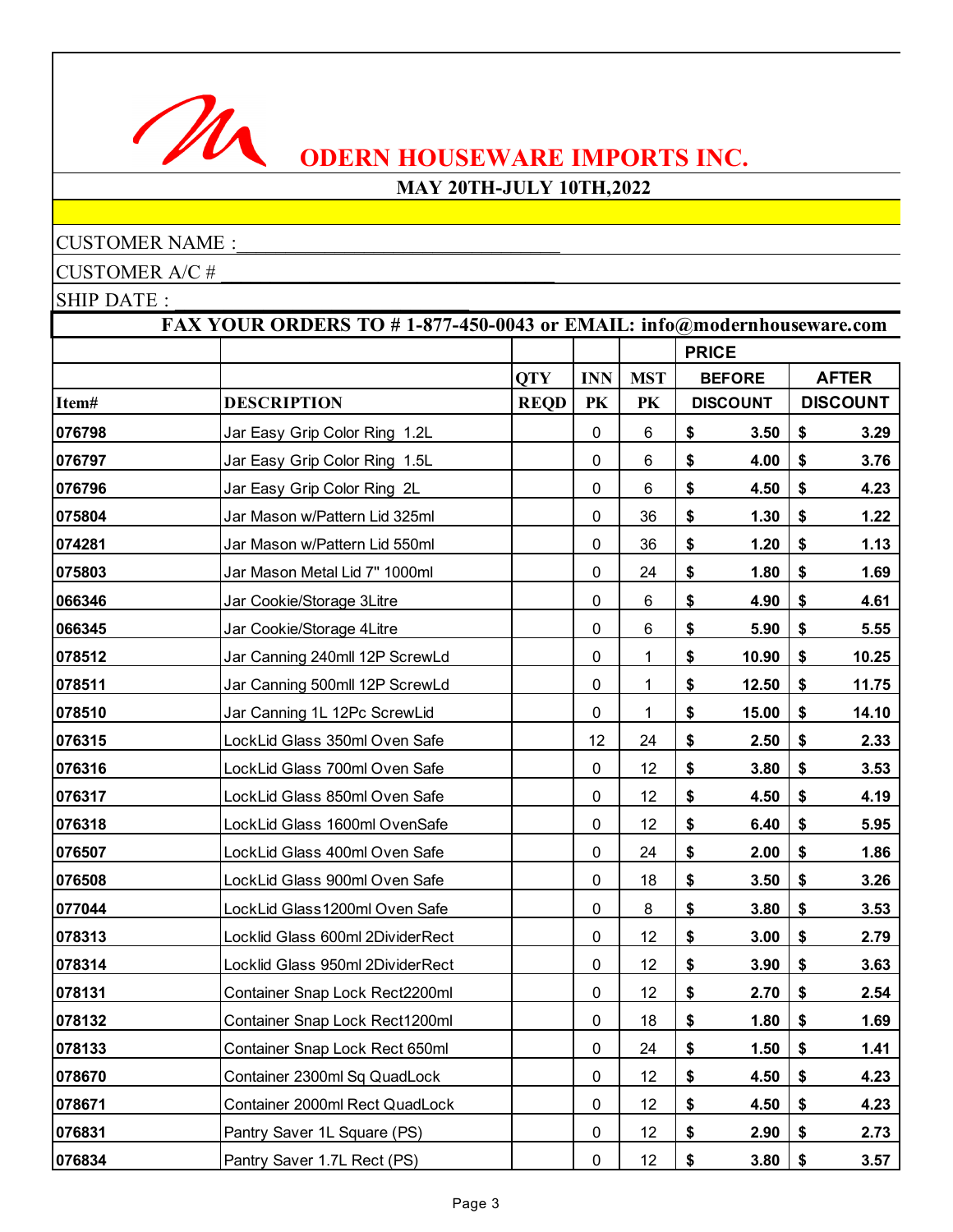

## **MAY 20TH-JULY 10TH,2022**

## CUSTOMER NAME :

CUSTOMER A/C #

|        | FAX YOUR ORDERS TO #1-877-450-0043 or EMAIL: info@modernhouseware.com |             |            |                |              |                 |    |                 |  |  |
|--------|-----------------------------------------------------------------------|-------------|------------|----------------|--------------|-----------------|----|-----------------|--|--|
|        |                                                                       |             |            |                | <b>PRICE</b> |                 |    |                 |  |  |
|        |                                                                       | <b>QTY</b>  | <b>INN</b> | <b>MST</b>     |              | <b>BEFORE</b>   |    | <b>AFTER</b>    |  |  |
| Item#  | <b>DESCRIPTION</b>                                                    | <b>REQD</b> | PK         | PK             |              | <b>DISCOUNT</b> |    | <b>DISCOUNT</b> |  |  |
| 076832 | Pantry Saver 1.7L Square (PS)                                         |             | $\pmb{0}$  | 12             | \$           | 3.80            | \$ | 3.57            |  |  |
| 076835 | Pantry Saver 2.6L Rect (PS)                                           |             | 0          | 12             | \$           | 4.50            | \$ | 4.23            |  |  |
| 076833 | Pantry Saver 0.75L Rect (PS)                                          |             | $\pmb{0}$  | 12             | \$           | 2.70            | \$ | 2.54            |  |  |
| 076830 | Pantry Saver 0.5L Square (PS)                                         |             | 0          | 12             | \$           | 2.20            | \$ | 2.07            |  |  |
| 078683 | Container 3Pk Sq 520ml                                                |             | 0          | 24             | \$           | 1.60            | \$ | 1.50            |  |  |
| 078684 | Container 3Pk Rect 670ml                                              |             | $\pmb{0}$  | 24             | \$           | 1.50            | \$ | 1.41            |  |  |
| 078685 | Container 3Pk Deep Sq 900ml                                           |             | 0          | 24             | \$           | 1.70            | \$ | 1.60            |  |  |
| 078686 | Container 3Pk Round 660ml                                             |             | $\pmb{0}$  | 24             | \$           | 1.50            | \$ | 1.41            |  |  |
| 078687 | Container 3Pk 480ml Rect                                              |             | 0          | 24             | \$           | 1.40            | \$ | 1.32            |  |  |
| 078688 | Container 3Pk 735ml Square                                            |             | 0          | 24             | \$           | 1.90            | \$ | 1.79            |  |  |
| 077907 | Pasta Pot w/Strainer+ Lid 4qt                                         |             | $\pmb{0}$  | $\overline{4}$ | \$           | 18.90           | \$ | 14.18           |  |  |
| 077902 | Stock Pot 12Qt SS Dome Lid                                            |             | 0          | 1              | \$           | 15.00           | \$ | 14.25           |  |  |
| 077903 | Stock Pot 16Qt SS Dome Lid                                            |             | $\pmb{0}$  | 1              | \$           | 17.00           | \$ | 16.15           |  |  |
| 077904 | Stock Pot 20Qt SS Dome Lid                                            |             | 0          | 1              | \$           | 18.00           | \$ | 17.10           |  |  |
| 078086 | Egg Holder 12cup WCover                                               |             | 0          | 8              | \$           | 4.50            | \$ | 4.28            |  |  |
| 078085 | Bin Fridge 12x8x4"SiliconeHnd                                         |             | 0          | 8              | \$           | 4.50            | \$ | 4.28            |  |  |
| 078084 | Bin Fridge 11x5x4"SiliconeHnd                                         |             | 0          | 8              | \$           | 3.50            | \$ | 3.33            |  |  |
| 077785 | Bin Fridge 12x8x3.5 PS Clear                                          |             | $\pmb{0}$  | 12             | \$           | 3.60            | \$ | 3.42            |  |  |
| 077786 | Bin Fridge 12x6x3.5 PS Clear                                          |             | 0          | 12             | \$           | 3.10            | \$ | 2.95            |  |  |
| 077787 | Bin Fridge 15x4x4 PS Clear                                            |             | 0          | 12             | \$           | 3.00            | \$ | 2.85            |  |  |
| 077788 | Bin Fridge 14x5x4" PS Clear                                           |             | $\pmb{0}$  | 12             | \$           | 3.30            | \$ | 3.14            |  |  |
| 077440 | Vase Cylind Borosil Gl 3.75"x7                                        |             | 0          | 12             | \$           | 2.40            | \$ | 2.26            |  |  |
| 077441 | Vase Cylind Borosil Gls3.75"x9                                        |             | 0          | 8              | \$           | 2.80            | \$ | 2.63            |  |  |
| 077442 | Vase Cyld Borosil Gls3.75x11.5                                        |             | $\pmb{0}$  | 8              | \$           | 3.20            | \$ | 3.01            |  |  |
| 077852 | Liner Shelf Grip 18"x5ft                                              |             | 0          | 36             | \$           | 1.80            | \$ | 1.71            |  |  |
| 078154 | Liner Shelf Grip18x50"HeavyDty                                        |             | 0          | 24             | \$           | 2.50            | \$ | 2.38            |  |  |
| 078019 | Liner Shelf Grip12x79"HeavyDty                                        |             | $\pmb{0}$  | 20             | \$           | 2.90            | \$ | 2.76            |  |  |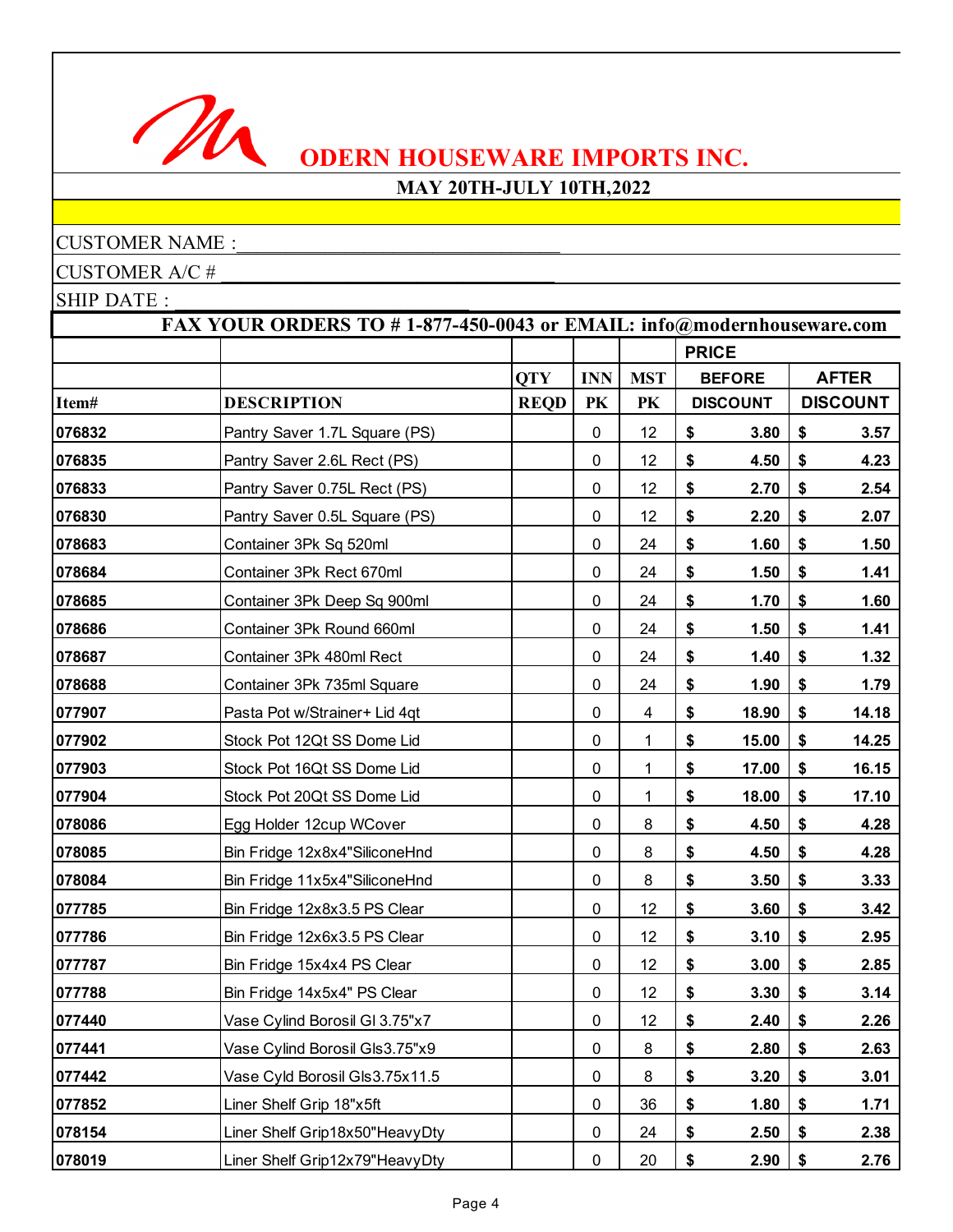

## **MAY 20TH-JULY 10TH,2022**

## CUSTOMER NAME :

CUSTOMER A/C # \_\_\_\_\_\_\_\_\_\_\_\_\_\_\_\_\_\_\_\_\_\_\_\_\_\_\_\_\_\_\_\_\_\_

|                | FAX YOUR ORDERS TO #1-877-450-0043 or EMAIL: info@modernhouseware.com |             |             |            |              |                 |                 |
|----------------|-----------------------------------------------------------------------|-------------|-------------|------------|--------------|-----------------|-----------------|
|                |                                                                       |             |             |            | <b>PRICE</b> |                 |                 |
|                |                                                                       | <b>QTY</b>  | <b>INN</b>  | <b>MST</b> |              | <b>BEFORE</b>   | <b>AFTER</b>    |
| Item#          | <b>DESCRIPTION</b>                                                    | <b>REQD</b> | PK          | PK         |              | <b>DISCOUNT</b> | <b>DISCOUNT</b> |
| 074993         | Candle TeaLite 16Pk/Bag                                               |             | $\mathbf 0$ | 48         | \$           | 1.20            | \$<br>1.14      |
| 074992         | Candle TeaLite 40Pk/Bag                                               |             | 0           | 32         | \$           | 2.90            | \$<br>2.76      |
| 074991         | Candle TeaLite 80Pk/Bag                                               |             | 0           | 16         | \$           | 4.90            | \$<br>4.66      |
| 078412         | Mat Bath 14x22" Asst Colors                                           |             | 0           | 18         | \$           | 1.80            | \$<br>1.67      |
| 067808         | Sprayer BottleCosmetic300ml                                           |             | $\mathbf 0$ | 48         | \$           | 1.20            | \$<br>1.13      |
| 067810         | Sprayer Bottle 750ml ACol&S                                           |             | 0           | 48         | \$           | 1.50            | \$<br>1.41      |
| 062696         | Sprayer Btl 450cc Cosmetc                                             |             | 0           | 36         | \$           | 1.30            | \$<br>1.22      |
| 062693         | Sprayer Bottle 32oz Tint                                              |             | 0           | 36         | \$           | 1.50            | \$<br>1.41      |
| 073055         | Sprayer Bottle 1000Ml Wht                                             |             | $\mathbf 0$ | 36         | \$           | 1.30            | \$<br>1.22      |
| 078393         | Sprayer Bottle 200ml Clear                                            |             | 0           | 36         | \$           | 1.10            | \$<br>1.03      |
| 078428         | Soap Dispenser 250ml Clear                                            |             | 36          | 72         | \$           | 1.00            | \$<br>0.92      |
| 078429         | Soap Dispenser 500ml Clear                                            |             | 0           | 36         | \$           | 1.20            | \$<br>1.10      |
| 078430         | Soap Dispenser 750ml Clear                                            |             | 0           | 36         | \$           | 1.30            | \$<br>1.20      |
| 075513         | Appliques Bath&Shower4Pk NSkid                                        |             | 12          | 96         | \$           | 0.95            | \$<br>0.88      |
| 076011         | Mat Bath 25"x14" Asst PBM-0                                           |             | 6           | 24         | \$           | 3.90            | \$<br>3.63      |
| 078648         | Bath and Sink Plug                                                    |             | 24          | 96         | \$           | 1.20            | \$<br>1.12      |
| 075450         | Stopper Basin 1"-1.5"WChain                                           |             | 24          | 144        | \$           | 0.75            | \$<br>0.70      |
| 075451         | Stopper BathTub 1.5"-2"WChai                                          |             | 24          | 144        | \$           | 0.79            | \$<br>0.73      |
| 078660         | Stopper Sink Flat Suct 4.3"                                           |             | 12          | 72         | \$           | 0.79            | \$<br>0.73      |
| 078661         | Stopper Sink/Tub 1.5-2"Wchain                                         |             | 12          | 72         | \$           | 0.90            | \$<br>0.84      |
| 078662         | Stopper Sink/Tub1.3-1.5"Wchain                                        |             | 12          | 72         | \$           | 0.79            | \$<br>0.73      |
| 078092         | Hair Trap White                                                       |             | 24          | 72         | \$           | 0.75            | \$<br>0.70      |
| 078646         | Faucet Swivel Adj Oversize                                            |             | 18          | 108        | \$           | 1.20            | \$<br>1.12      |
| <b>VP01653</b> | Faucet Swivel Adj CHROME                                              |             | 24          | 144        | \$           | 0.95            | \$<br>0.88      |
| <b>VP01654</b> | Faucet Swivel Adj WHITE                                               |             | 24          | 96         | \$           | 0.95            | \$<br>0.88      |
| <b>VP01736</b> | Faucet Sprayer 5.5" Flexible                                          |             | 12          | 72         | \$           | 1.20            | \$<br>1.12      |
| 078640         | Faucet Aerator Ext 12"                                                |             | 12          | 48         | \$           | 3.50            | \$<br>3.26      |
| 077465         | Basket Weave 10X8" AColors                                            |             | $\mathbf 0$ | 30         | \$           | 2.10            | \$<br>1.97      |
| 077466         | Basket Weave 14x12" AColors                                           |             | 0           | 24         | \$           | 4.00            | \$<br>3.76      |
| 071965         | Basket 3x10" 2pk 3-Asst Color                                         |             | 0           | 48         | \$           | 1.30            | \$<br>1.22      |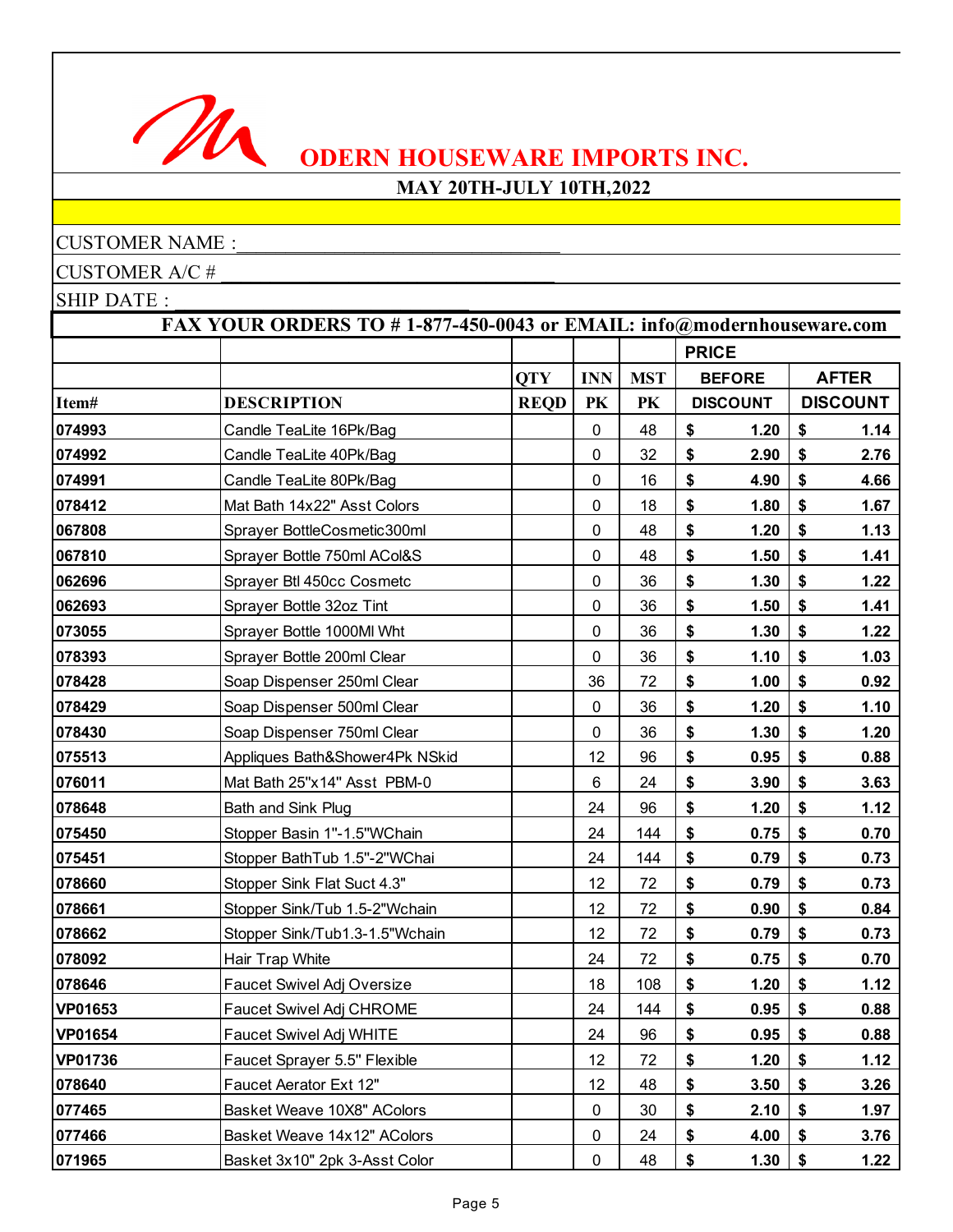

## **MAY 20TH-JULY 10TH,2022**

## CUSTOMER NAME :

CUSTOMER A/C # \_\_\_\_\_\_\_\_\_\_\_\_\_\_\_\_\_\_\_\_\_\_\_\_\_\_\_\_\_\_\_\_\_\_

|          | FAX YOUR ORDERS TO #1-877-450-0043 or EMAIL: info@modernhouseware.com |             |             |            |              |                 |    |                 |  |  |
|----------|-----------------------------------------------------------------------|-------------|-------------|------------|--------------|-----------------|----|-----------------|--|--|
|          |                                                                       |             |             |            | <b>PRICE</b> |                 |    |                 |  |  |
|          |                                                                       | <b>QTY</b>  | <b>INN</b>  | <b>MST</b> |              | <b>BEFORE</b>   |    | <b>AFTER</b>    |  |  |
| Item#    | <b>DESCRIPTION</b>                                                    | <b>REQD</b> | PK          | PK         |              | <b>DISCOUNT</b> |    | <b>DISCOUNT</b> |  |  |
| 071966   | Basket 5x6.5" 2pk 3-Asst Color                                        |             | 0           | 48         | \$           | 1.30            | \$ | 1.22            |  |  |
| 071967   | Basket 6x10" 1pk 3-Asst Colorl                                        |             | 0           | 36         | \$           | 1.10            | \$ | 1.03            |  |  |
| 075350   | Wash Basin 12" Solid AsstCol                                          |             | 0           | 24         | \$           | 2.00            | \$ | 1.88            |  |  |
| 075352   | Basin 15" Solid AsstCol                                               |             | 0           | 12         | \$           | 3.70            | \$ | 3.48            |  |  |
| 075356   | Basin 17" Solid AsstCol                                               |             | 0           | $\,6\,$    | \$           | 6.90            | \$ | 6.49            |  |  |
| 074734   | Drawer 3Pc Set Asst Col                                               |             | 0           | 6          | \$           | 4.90            | \$ | 4.66            |  |  |
| 074735   | Drawer 4Pc Set Asst Col                                               |             | 0           | 6          | \$           | 6.50            | \$ | 6.18            |  |  |
| 074736   | Drawer 5Pc Set Asst Col                                               |             | 0           | 6          | \$           | 7.90            | \$ | 7.51            |  |  |
| 076043   | Stool Kitchen 11x8x6.5"Asst C                                         |             | 12          | 24         | \$           | 4.50            | \$ | 4.14            |  |  |
| 076044   | Stool Kitchen 12x8x8"Asst Col                                         |             | 12          | 24         | \$           | 5.40            | \$ | 4.97            |  |  |
| 14449606 | 12 Gal Latch & Carry Clear/Tru                                        |             | 0           | 6          | \$           | 15.10           | \$ | 14.35           |  |  |
| 16558010 | 28 Qt Storage Box-White                                               |             | 0           | 10         | \$           | 11.75           | \$ | 11.16           |  |  |
| 19608006 | 41 Qt. Storage Box-White                                              |             | 0           | 6          | \$           | 15.95           | \$ | 15.15           |  |  |
| 19148006 | 48 Qt Hinged Lid Storage                                              |             | 0           | 6          | \$           | 15.50           | \$ | 14.73           |  |  |
| 14928012 | 5.7L Latching Box                                                     |             | 0           | 12         | \$           | 3.60            | \$ | 3.42            |  |  |
| 16598008 | 56 Qt Storage Box-White                                               |             | 0           | 8          | \$           | 14.20           | \$ | 13.49           |  |  |
| 16648010 | Basket Large Stacking 17x12x7"                                        |             | 0           | 10         | \$           | 6.50            | \$ | 6.18            |  |  |
| 12458012 | Basket Laundry 1.5Bushel WHITE                                        |             | 0           | 12         | \$           | 6.20            | \$ | 5.89            |  |  |
| 12108006 | Basket Laundry 1-1/4B Hip Hold                                        |             | $\mathbf 0$ | 6          | \$           | 10.35           | \$ | 9.83            |  |  |
| 12178006 | Basket Laundry SQUARE 1.5Bushe                                        |             | 0           | 6          | \$           | 8.85            | \$ | 8.41            |  |  |
| 12756A06 | <b>Basket Laundry Weave Cement</b>                                    |             | 0           | 6          | \$           | 13.10           | \$ | 12.45           |  |  |
| 12756P06 | Basket Laundry Weave Espresso                                         |             | 0           | $\,6\,$    | \$           | 13.10           | \$ | 12.45           |  |  |
| 16628010 | Basket Medium Stacking14x10x6"                                        |             | 0           | 10         | \$           | 4.45            | \$ | 4.23            |  |  |
| 16608008 | Basket Small Stacking 12x8x5"                                         |             | 0           | 8          | \$           | 3.50            | \$ | 3.33            |  |  |
| 16088048 | Basket Storage Med Wh 4x11x7"                                         |             | $\mathbf 0$ | 48         | \$           | 1.30            | \$ | 1.24            |  |  |
| 12726A06 | Basket Weave Cement 15x12x5"                                          |             | 0           | 6          | \$           | 4.90            | \$ | 4.66            |  |  |
| 12736A06 | Basket Weave Cement 15x12x9"                                          |             | 0           | 6          | \$           | 5.15            | \$ | 4.89            |  |  |
| 12726P06 | Basket Weave Espresso 15x12x5"                                        |             | 0           | 6          | \$           | 4.90            | \$ | 4.66            |  |  |
| 12736P06 | Basket Weave Espresso 15x12x9"                                        |             | 0           | 6          | \$           | 5.15            | \$ | 4.89            |  |  |
| 07236W12 | Bowl 20oz 3Pk Molokai Tint                                            |             | 0           | 12         | \$           | 1.75            | \$ | 1.66            |  |  |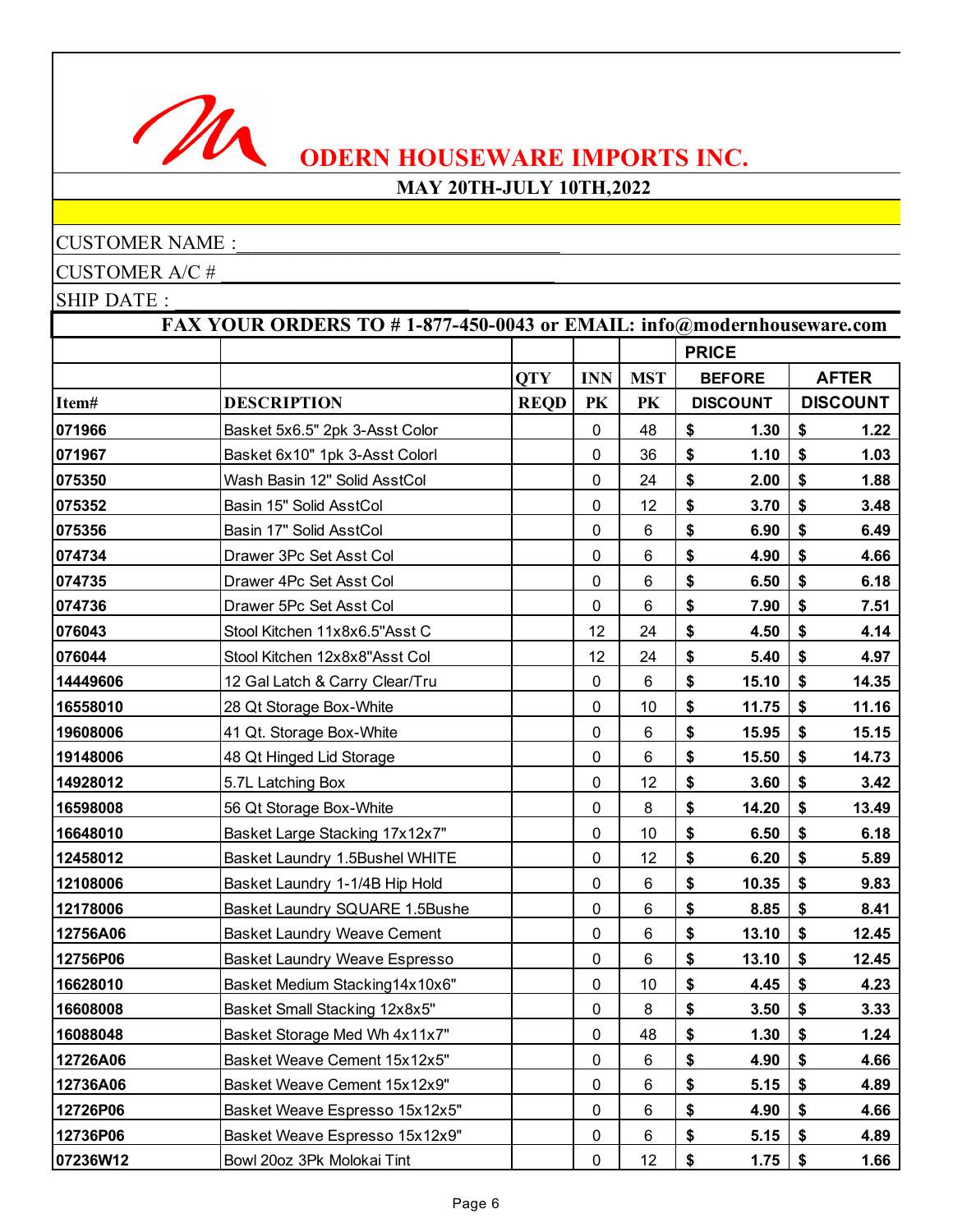

## **MAY 20TH-JULY 10TH,2022**

## CUSTOMER NAME :

CUSTOMER A/C #

|          | FAX YOUR ORDERS TO #1-877-450-0043 or EMAIL: info@modernhouseware.com |             |             |            |              |                 |    |                 |  |
|----------|-----------------------------------------------------------------------|-------------|-------------|------------|--------------|-----------------|----|-----------------|--|
|          |                                                                       |             |             |            | <b>PRICE</b> |                 |    |                 |  |
|          |                                                                       | <b>QTY</b>  | <b>INN</b>  | <b>MST</b> |              | <b>BEFORE</b>   |    | <b>AFTER</b>    |  |
| Item#    | <b>DESCRIPTION</b>                                                    | <b>REQD</b> | PK          | PK         |              | <b>DISCOUNT</b> |    | <b>DISCOUNT</b> |  |
| 07234H12 | Bowl 20oz 3Pk Turquoise Blue                                          |             | 0           | 12         | \$           | 1.75            | \$ | 1.66            |  |
| 07238012 | Bowl 20oz 3Pk White                                                   |             | 0           | 12         | \$           | 1.75            | \$ | 1.66            |  |
| 07118012 | Bowl Rnd 6Qt White-Sterlite                                           |             | 0           | 12         | \$           | 2.50            | \$ | 2.38            |  |
| 07479406 | Bowl WLid 8P-Sterlite                                                 |             | 0           | 6          | \$           | 8.30            | \$ | 7.89            |  |
| 17531712 | Box 15Q wLatch ClearViewt                                             |             | 0           | 12         | \$           | 8.50            | \$ | 8.08            |  |
| 17631706 | Box 27Qt wLatch ClearView                                             |             | 0           | 6          | \$           | 9.60            | \$ | 9.12            |  |
| 17551706 | Box 32Qt wLatch ClearView                                             |             | 0           | 6          | \$           | 13.55           | \$ | 12.87           |  |
| 17571706 | Box 66Qt wLatch ClearView                                             |             | 0           | 6          | \$           | 17.65           | \$ | 16.77           |  |
| 17511712 | Box 6Qt wLatch ClearView                                              |             | 0           | 12         | \$           | 4.05            | \$ | 3.85            |  |
| 19324306 | Box Gasket 20Qt                                                       |             | 0           | 6          | \$           | 12.35           | \$ | 11.73           |  |
| 19638606 | Box Large WClip 3x11x14"                                              |             | 0           | 6          | \$           | 7.00            | \$ | 6.65            |  |
| 16448012 | Box Storage 16Qt CThru wWht Li                                        |             | 0           | 12         | \$           | 5.30            | \$ | 5.04            |  |
| 15878606 | Caddy Bath 15x9x9"                                                    |             | 0           | 6          | \$           | 6.20            | \$ | 5.89            |  |
| 07650012 | Colander 9" Rnd White Sterilt                                         |             | 0           | 12         | \$           | 2.15            | \$ | 2.04            |  |
| 18768606 | Container ShowOff Lg Blue Hand                                        |             | 0           | 6          | \$           | 10.15           | \$ | 9.64            |  |
| 18748606 | <b>Container ShowOff Med BlueHndl</b>                                 |             | 0           | 6          | \$           | 7.60            | \$ | 7.22            |  |
| 16959012 | Crate Mini 9X7X6 BLACK                                                |             | 0           | 12         | \$           | 2.15            | \$ | 2.04            |  |
| 16958612 | Crate Mini 9X7X6 CLEAR                                                |             | 0           | 12         | \$           | 2.15            | \$ | 2.04            |  |
| 16929006 | Crate Stor/Filing 15X13X10 BLK                                        |             | $\mathbf 0$ | 6          | \$           | 7.25            | \$ | 6.89            |  |
| 16928006 | Crate Stor/Filing 15x13x10 WHT                                        |             | 0           | 6          | \$           | 7.25            | \$ | 6.89            |  |
| 06478008 | Dish Pan 12Qt Rect Wht-Sterlit                                        |             | 0           | 8          | \$           | 3.20            | \$ | 3.04            |  |
| 06488006 | Dish Pan Rect 18Qt Wht                                                |             | 0           | $\,6\,$    | \$           | 4.35            | \$ | 4.13            |  |
| 17918004 | Drawer 3Unit Clearview                                                |             | 0           | 4          | \$           | 13.55           | \$ | 12.87           |  |
| 20938003 | Drawer 3Unit Wide ClearView                                           |             | 0           | 3          | \$           | 19.15           | \$ | 18.19           |  |
| 20758004 | Drawer 5Unit Small ClearView                                          |             | $\mathbf 0$ | 4          | \$           | 11.60           | \$ | 11.02           |  |
| 20738006 | Drawer Mini CounterTop 3-Tier                                         |             | 0           | 6          | \$           | 7.45            | \$ | 7.08            |  |
| 22736P06 | Drawer Weave 3 Unit Sm8.5x7x7"                                        |             | 0           | 6          | \$           | 6.50            | \$ | 6.18            |  |
| 03186606 | Dry Food Container 24cup Useal                                        |             | 0           | 6          | \$           | 9.65            | \$ | 9.17            |  |
| 13651C24 | Dust Pan Blue                                                         |             | 0           | 24         | \$           | 2.05            | \$ | 1.95            |  |
| 18719004 | File Box Portable                                                     |             | 0           | 4          | \$           | 14.80           | \$ | 14.06           |  |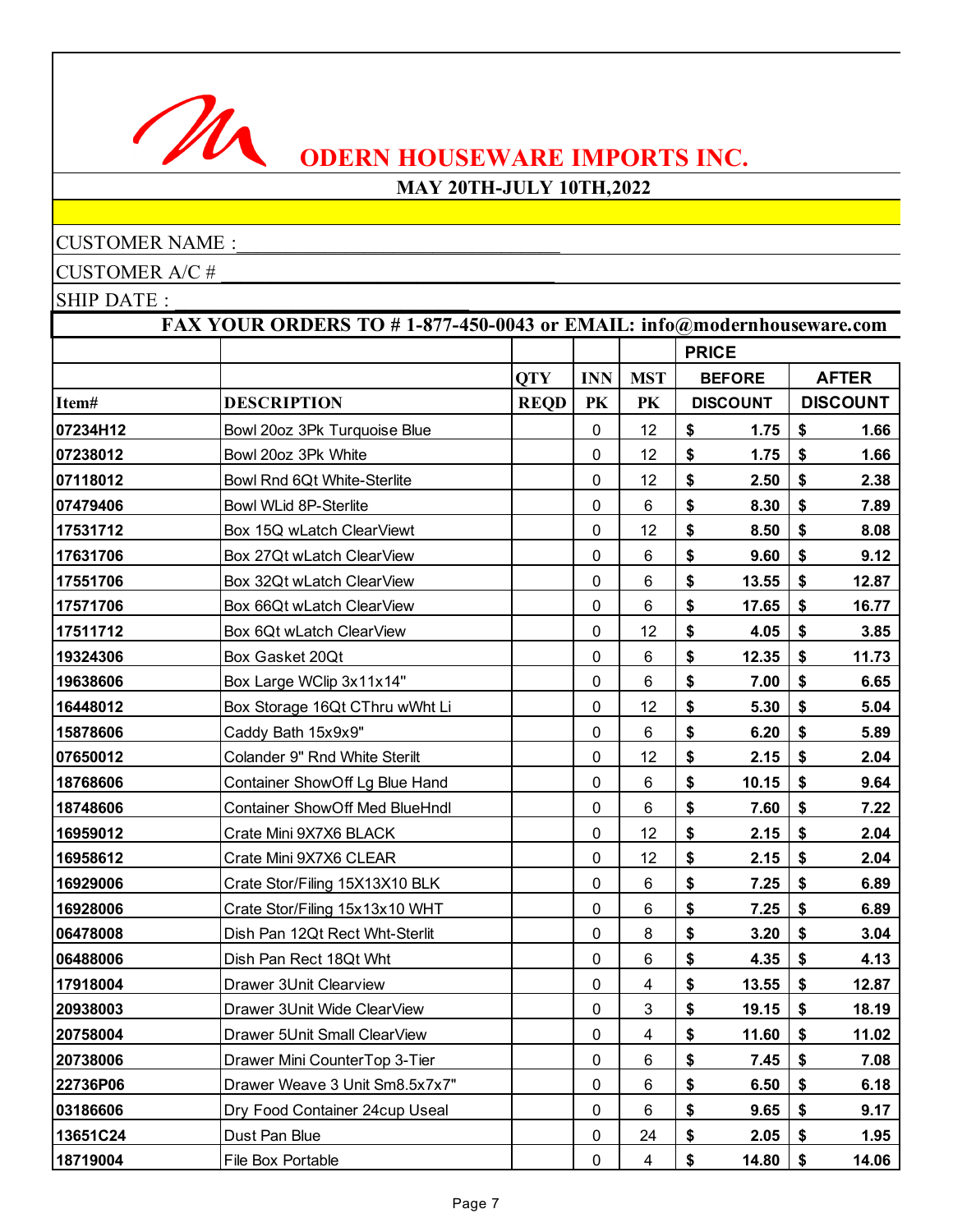

## **MAY 20TH-JULY 10TH,2022**

## CUSTOMER NAME :

CUSTOMER A/C # \_\_\_\_\_\_\_\_\_\_\_\_\_\_\_\_\_\_\_\_\_\_\_\_\_\_\_\_\_\_\_\_\_\_

|          | FAX YOUR ORDERS TO #1-877-450-0043 or EMAIL: info@modernhouseware.com |             |             |            |              |                 |    |                 |  |
|----------|-----------------------------------------------------------------------|-------------|-------------|------------|--------------|-----------------|----|-----------------|--|
|          |                                                                       |             |             |            | <b>PRICE</b> |                 |    |                 |  |
|          |                                                                       | <b>QTY</b>  | <b>INN</b>  | <b>MST</b> |              | <b>BEFORE</b>   |    | <b>AFTER</b>    |  |
| Item#    | <b>DESCRIPTION</b>                                                    | <b>REQD</b> | PK          | PK         |              | <b>DISCOUNT</b> |    | <b>DISCOUNT</b> |  |
| 18058606 | Flip Top Large 13x7x4.5"                                              |             | 0           | 6          | \$           | 3.40            | \$ | 3.23            |  |
| 18038612 | Flip Top Medium 7x6.5x4.5"                                            |             | 0           | 12         | \$           | 1.90            | \$ | 1.81            |  |
| 12568006 | Hamper Laundry Open                                                   |             | 0           | 6          | \$           | 12.20           | \$ | 11.59           |  |
| 12238004 | Hamper Laundry Rect W/Lid                                             |             | 0           | 4          | \$           | 14.40           | \$ | 13.68           |  |
| 72508006 | Ice Cube Bin                                                          |             | $\mathbf 0$ | $\,6\,$    | \$           | 4.55            | \$ | 4.32            |  |
| 72620924 | Ice Cube Tray 2Pc Stackable BI                                        |             | 0           | 24         | \$           | 2.00            | \$ | 1.90            |  |
| 11231C12 | Pail 12Qt WHandle Blue                                                |             | 0           | 12         | \$           | 3.15            | \$ | 2.99            |  |
| 11205812 | Pail Spout 10Qt WHandl Red                                            |             | 0           | 12         | \$           | 3.20            | \$ | 3.04            |  |
| 17336W12 | Pencil Box 8.5x5.75x2.5"                                              |             | 0           | 12         | \$           | 1.90            | \$ | 1.81            |  |
| 04900906 | Pitcher 1 Gal RECT Ultra Seal                                         |             | 0           | 6          | \$           | 5.20            | \$ | 4.94            |  |
| 04880906 | Pitcher 1 Gallon Rnd                                                  |             | 0           | 6          | \$           | 4.58            | \$ | 4.35            |  |
| 04860906 | Pitcher 2Qt RND Flip Top                                              |             | 0           | $\,6\,$    | \$           | 2.98            | \$ | 2.83            |  |
| 04820006 | Pitcher Rnd 2Qt -Sterlite                                             |             | 0           | 6          | \$           | 3.20            | \$ | 3.04            |  |
| 16428012 | Shoe Box 6Qt WHITE                                                    |             | 0           | 12         | \$           | 2.50            | \$ | 2.38            |  |
| 06278006 | Sink Set 2Pc Large WHITE                                              |             | 0           | 6          | \$           | 7.90            | \$ | 7.51            |  |
| 06419006 | Sink Set 2Pc Ultra Large Black                                        |             | 0           | 6          | \$           | 10.95           | \$ | 10.40           |  |
| 06418006 | Sink Set 2Pc Ultra Large White                                        |             | 0           | 6          | \$           | 10.95           | \$ | 10.40           |  |
| 06215806 | Sink Set 2Pc Ultra MED Red                                            |             | 0           | 6          | \$           | 8.35            | \$ | 7.93            |  |
| 06218006 | Sink Set 2Pc Ultra MED White                                          |             | $\mathbf 0$ | 6          | \$           | 8.35            | \$ | 7.93            |  |
| 06368004 | Sink Set 2Pc Ultra Small White                                        |             | 0           | 4          | \$           | 7.45            | \$ | 7.08            |  |
| 14228604 | Stack & Carry 2Layer 14x10x7"                                         |             | 0           | 4          | \$           | 13.55           | \$ | 12.87           |  |
| 14138606 | Stack & Carry 3Layer 10x7x7"                                          |             | 0           | $\,6\,$    | \$           | 12.30           | \$ | 11.69           |  |
| 15748006 | Tray Cutlery 5Comp Wht-Sterlit                                        |             | 0           | 6          | \$           | 3.80            | \$ | 3.61            |  |
| 15758006 | Tray Cutlery 6Comp Wht-Sterlit                                        |             | 0           | 6          | \$           | 2.80            | \$ | 2.66            |  |
| 16068024 | Tray Storage Med Wh 2x9x6"Str                                         |             | $\mathbf 0$ | 24         | \$           | 1.20            | \$ | 1.14            |  |
| 16058024 | Tray Storage Mn Wht 2x5x6"Str                                         |             | 0           | 24         | \$           | 0.95            | \$ | 0.90            |  |
| 16078024 | Tray Storage Slim Wh2x12x8"St                                         |             | 0           | 24         | \$           | 1.15            | \$ | 1.09            |  |
| 09246W08 | Tumbler 20oz 4Pk Molokai Tint                                         |             | 0           | 8          | \$           | 1.90            | \$ | 1.81            |  |
| 09244H08 | Tumbler 20oz 4PkTurquoise Blue                                        |             | 0           | 8          | \$           | 1.90            | \$ | 1.81            |  |
| 10359006 | Wasebasket 12qt Black                                                 |             | 0           | 6          | \$           | 4.98            | \$ | 4.73            |  |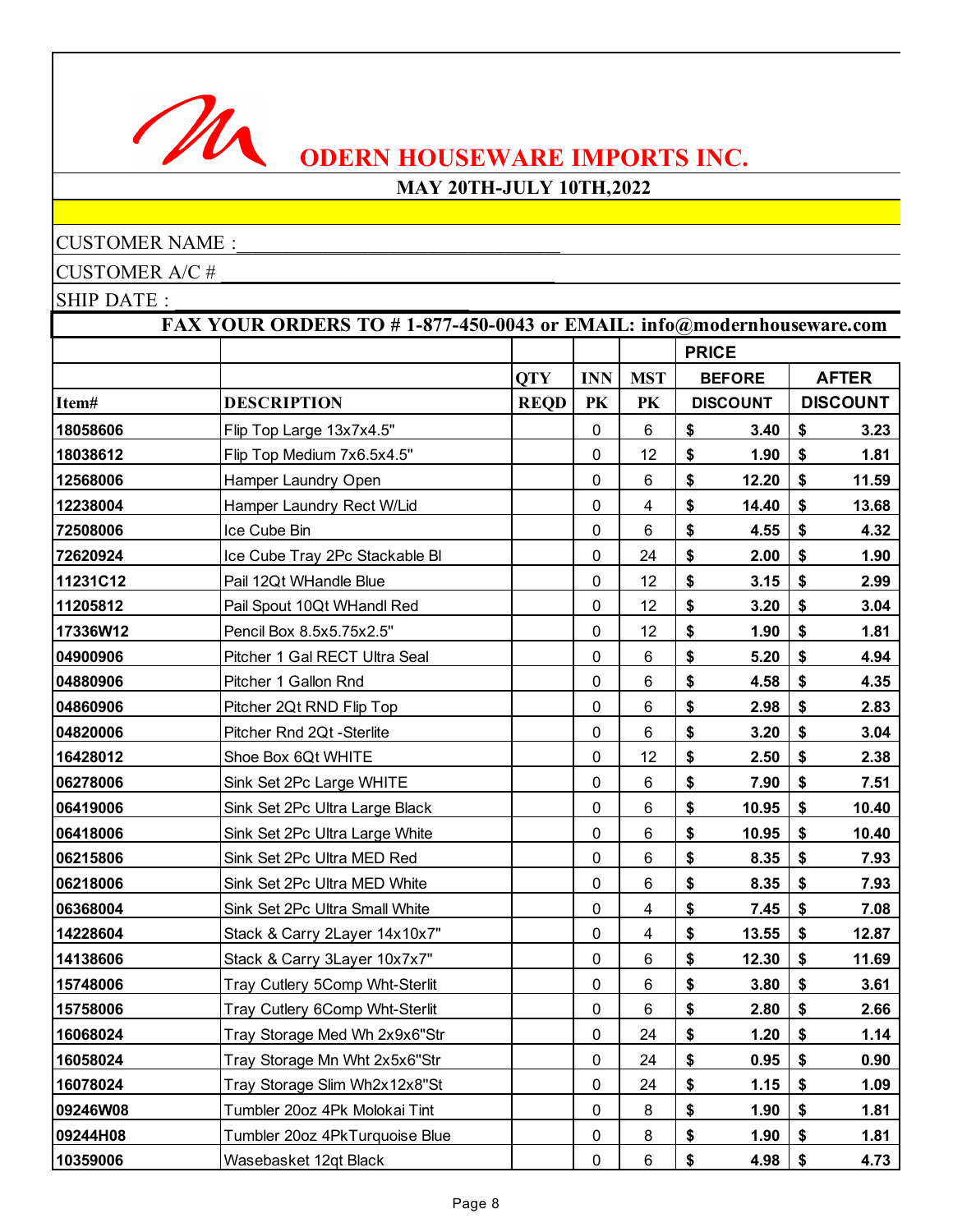

## **MAY 20TH-JULY 10TH,2022**

## CUSTOMER NAME :

CUSTOMER A/C # \_\_\_\_\_\_\_\_\_\_\_\_\_\_\_\_\_\_\_\_\_\_\_\_\_\_\_\_\_\_\_\_\_\_

|                   | FAX YOUR ORDERS TO #1-877-450-0043 or EMAIL: info@modernhouseware.com |             |            |                         |                   |                 |    |                 |  |
|-------------------|-----------------------------------------------------------------------|-------------|------------|-------------------------|-------------------|-----------------|----|-----------------|--|
|                   |                                                                       |             |            |                         | <b>PRICE</b>      |                 |    |                 |  |
|                   |                                                                       | <b>QTY</b>  | <b>INN</b> | <b>MST</b>              |                   | <b>BEFORE</b>   |    | <b>AFTER</b>    |  |
| Item#             | <b>DESCRIPTION</b>                                                    | <b>REQD</b> | PK         | PK                      |                   | <b>DISCOUNT</b> |    | <b>DISCOUNT</b> |  |
| 10358006          | Wasebasket 12qt Wht                                                   |             | 0          | $6\phantom{1}$          | \$                | 4.98            | \$ | 4.73            |  |
| 10119012          | Wastebasket 1.5Gallon Oval BLK                                        |             | 0          | 12                      | \$                | 1.80            | \$ | 1.71            |  |
| 10118012          | Wastebasket 1.5Gallon Oval WHT                                        |             | $\pmb{0}$  | 12                      | \$                | 1.80            | \$ | 1.71            |  |
| 10698004          | WasteBasket 12Gallon Step on                                          |             | 0          | 4                       | \$                | 19.80           | \$ | 18.81           |  |
| 10839006          | Wastebasket 12Qt Swingtp BLACK                                        |             | $\pmb{0}$  | $\,6$                   | \$                | 7.25            | \$ | 6.89            |  |
| 10838006          | Wastebasket 12Qt SwingTp White                                        |             | 0          | $\,6$                   | \$                | 7.25            | \$ | 6.89            |  |
| 10458004          | Wastebasket 13Gal TouchTop                                            |             | 0          | 4                       | \$                | 19.60           | \$ | 18.62           |  |
| 10346A06          | Wastebasket 3.4G Weave Cement                                         |             | 0          | 6                       | \$                | 5.60            | \$ | 5.32            |  |
| 10346P06          | Wastebasket 3.4G Weave Espress                                        |             | 0          | $6\phantom{1}6$         | \$                | 5.60            | \$ | 5.32            |  |
| 10318606          | Wastebasket 3Gallon Oval CLEAR                                        |             | 0          | $6\phantom{1}6$         | \$                | 4.75            | \$ | 4.51            |  |
| 10311H06          | Wastebasket 3Gallon Oval Gray                                         |             | $\pmb{0}$  | 6                       | \$                | 4.75            | \$ | 4.51            |  |
| 10948004          | Wastebasket 6.6Gallon StepOn                                          |             | $\pmb{0}$  | 4                       | \$                | 14.45           | \$ | 13.73           |  |
| 10438004          | Wastebasket 7.5Gallon TouchTop                                        |             | 0          | $\overline{\mathbf{4}}$ | \$                | 13.15           | \$ | 12.49           |  |
| 10518006          | Wastebasket Open 3Gallon/11L                                          |             | 0          | 6                       | \$                | 3.70            | \$ | 3.52            |  |
| 10528006          | WasteBasket Rect White                                                |             | $\pmb{0}$  | 6                       | \$                | 5.40            | \$ | 5.13            |  |
| 10303V06          | Wastebasket SLIM 2.4Gallon                                            |             | 0          | $6\phantom{1}6$         | \$                | 6.15            | \$ | 5.84            |  |
| 10818002          | WasteBasket StepOn 9.8Litre                                           |             | 0          | 2                       | \$                | 16.45           | \$ | 15.63           |  |
| 10220012          | WasteBasket Vanity Rect 8Qt Ac                                        |             | 0          | 12                      | \$                | 3.20            | \$ | 3.04            |  |
| <b>R001520DSP</b> | Rope Poly Reflect 1/4x50' 1Pc                                         |             | 0          | 12                      | \$                | 2.40            | \$ | 2.26            |  |
| 077934            | Rope Poly Camouflage 1/4X50'                                          |             | 0          | 12                      | \$                | 2.00            | \$ | 1.88            |  |
| 077938            | Rope Poly Braid 60"3/16"077648                                        |             | $\pmb{0}$  | 24                      | \$                | 2.50            | \$ | 2.35            |  |
| 077935            | Rope Diamond Braid 3/8x45'                                            |             | $\pmb{0}$  | 12                      | \$                | 2.80            | \$ | 2.63            |  |
| 89400             | Keychain Light 30LM WBatt SPUR                                        |             | 16         | 64                      | \$                | 1.80            | \$ | 1.67            |  |
| 89301             | Work Lite LED WBatt SPUR                                              |             | 16         | 64                      | \$                | 3.20            | \$ | 2.98            |  |
| 89203             | HeadLamp 4Modes 200LM SPUR                                            |             | 8          | 32                      | \$                | 3.30            | \$ | 3.07            |  |
| 89100             | FlashLite Pocket 100LM SPUR                                           |             | 16         | 64                      | \$                | 1.30            | \$ | 1.21            |  |
| 89310             | Task Light 3 Mode Portabl SPUR                                        |             | 5          | 20                      | $\boldsymbol{\$}$ | 5.00            | \$ | 4.65            |  |
| 89420             | Magnifying Glass Lited SPUR                                           |             | 12         | 48                      | $\boldsymbol{\$}$ | 3.70            | \$ | 3.44            |  |
| 078423            | <b>LED Camp Lite WBattery</b>                                         |             | 9          | 36                      | \$                | 2.40            | \$ | 2.16            |  |
| 078420            | LED Camp&working Lite Wbatt                                           |             | 12         | 48                      | \$                | 1.50            | \$ | 1.35            |  |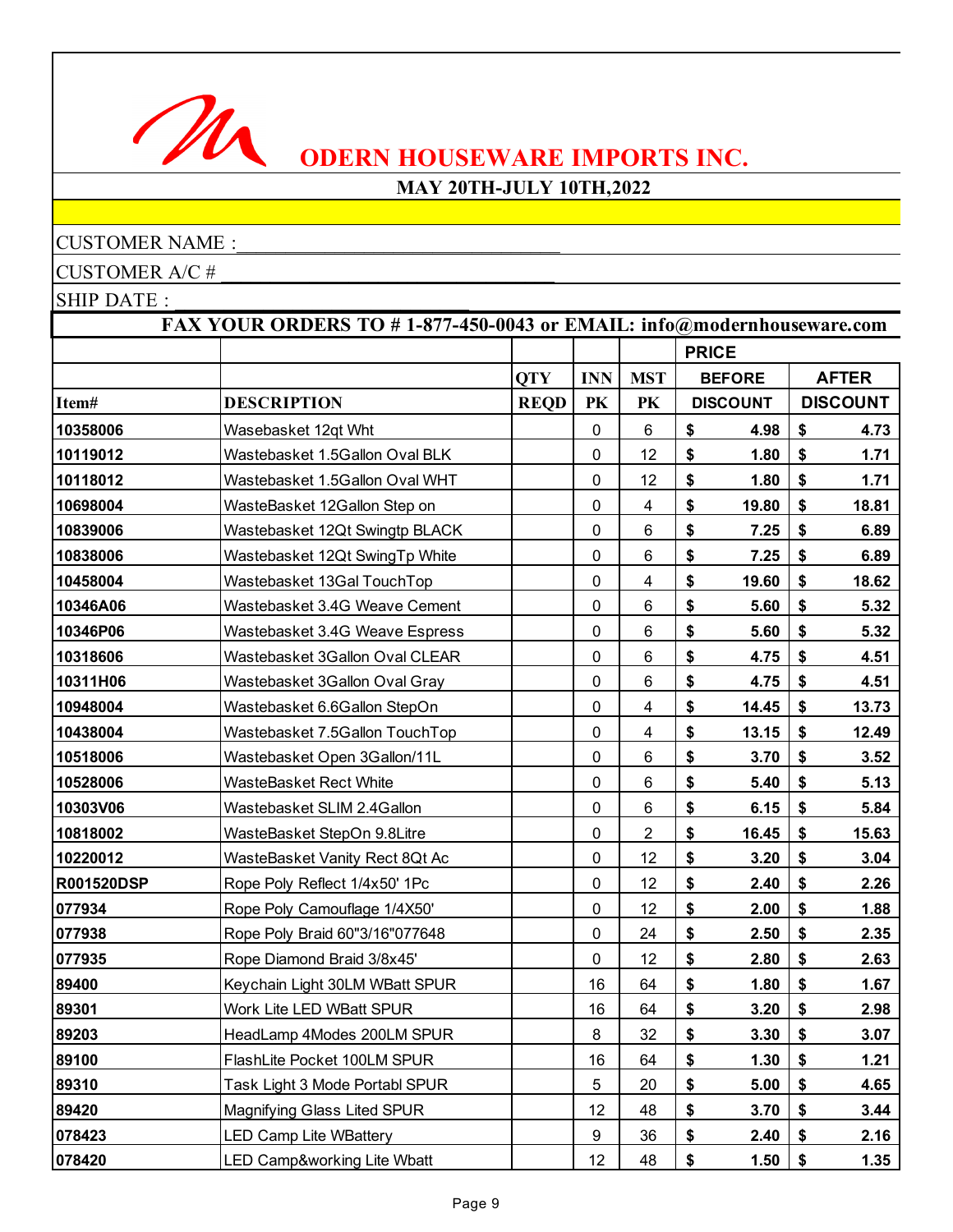

## **MAY 20TH-JULY 10TH,2022**

## CUSTOMER NAME :

CUSTOMER A/C # \_\_\_\_\_\_\_\_\_\_\_\_\_\_\_\_\_\_\_\_\_\_\_\_\_\_\_\_\_\_\_\_\_\_

|                | FAX YOUR ORDERS TO #1-877-450-0043 or EMAIL: info@modernhouseware.com |             |            |            |                 |      |                 |
|----------------|-----------------------------------------------------------------------|-------------|------------|------------|-----------------|------|-----------------|
|                |                                                                       |             |            |            | <b>PRICE</b>    |      |                 |
|                |                                                                       | <b>QTY</b>  | <b>INN</b> | <b>MST</b> | <b>BEFORE</b>   |      | <b>AFTER</b>    |
| Item#          | <b>DESCRIPTION</b>                                                    | <b>REQD</b> | PK         | PK         | <b>DISCOUNT</b> |      | <b>DISCOUNT</b> |
| 078421         | LED Telescope FlashLite WBatt                                         |             | 12         | 48         | \$              | 0.90 | \$<br>0.81      |
| 078422         | <b>COB Keychain Lite WBatt</b>                                        |             | 12         | 48         | \$              | 1.20 | \$<br>1.08      |
| 077349         | Paint Brush 1" Rubberized Hnd                                         |             | 12         | 144        | \$              | 0.85 | \$<br>0.80      |
| 077350         | Paint Brush 1.5" Rubberizd Hnd                                        |             | 12         | 144        | \$              | 1.00 | \$<br>0.94      |
| 077351         | Paint Brush 2" Rubberized Hnd                                         |             | 12         | 144        | \$              | 1.20 | \$<br>1.13      |
| 077352         | Paint Brush 3" Rubberized Hnd                                         |             | 12         | 144        | \$              | 1.80 | \$<br>1.69      |
| 077353         | Paint Brush 4" Rubberized Hnd                                         |             | 12         | 72         | \$              | 2.30 | \$<br>2.16      |
| 077354         | Paint Brush 2" Angled RbberHn                                         |             | 12         | 144        | \$              | 1.30 | \$<br>1.22      |
| 077355         | Paint Brush 3"Angled RbberHnd                                         |             | 12         | 144        | \$              | 2.00 | \$<br>1.88      |
| 077360         | Brush Foam 12Pcs Set                                                  |             | 12         | 48         | \$              | 2.40 | \$<br>2.26      |
| <b>VP01738</b> | Paint Brush 1" Poly Wood Hand                                         |             | 12         | 144        | \$              | 0.50 | \$<br>0.47      |
| <b>VP01739</b> | Paint Brush 1-1/2"Poly Wood H                                         |             | 12         | 144        | \$              | 0.60 | \$<br>0.56      |
| <b>VP01740</b> | Paint Brush 2" Poly Wood Hand                                         |             | 12         | 144        | \$              | 0.69 | \$<br>0.65      |
| <b>VP01741</b> | Paint Brush 2-1/2"Poly Wood H                                         |             | 12         | 120        | \$              | 0.90 | \$<br>0.85      |
| <b>VP01742</b> | Paint Brush 3"Poly Wood Handl                                         |             | 12         | 96         | \$              | 1.10 | \$<br>1.03      |
| <b>VP01743</b> | Paint Brush Angled 2"Poly WdH                                         |             | 12         | 144        | \$              | 0.79 | \$<br>0.74      |
| <b>VP01744</b> | Paint Brush Angled 3"Poly WdH                                         |             | 12         | 96         | \$              | 1.20 | \$<br>1.13      |
| 074422         | Paint Brush 3Pk 1/1.5/2" H/C                                          |             | 12         | 72         | \$              | 1.30 | \$<br>1.22      |
| 077358         | Paint Brush 5P(.5/1/1.5/2/2.5"                                        |             | 12         | 96         | \$              | 2.40 | \$<br>2.26      |
| 077356         | Paint Brush Set 5Pc 1"-3"                                             |             | 1          | 48         | \$              | 4.75 | \$<br>4.47      |
| 077387         | Paint Roller Frame 9-1/2"HDut                                         |             | 10         | 50         | \$              | 2.00 | \$<br>1.88      |
| 077383         | Paint Roller 9.5" 10mm Pile                                           |             | 12         | 96         | \$              | 1.30 | \$<br>1.22      |
| 077376         | Paint Roller 4" 3Pc LintFree                                          |             | 12         | 48         | \$              | 2.80 | \$<br>2.63      |
| 077380         | Paint Roller Refill 2Pk(4")                                           |             | 12         | 144        | \$              | 1.00 | \$<br>0.94      |
| 077373         | Paint Roller & Frame 4"HD Foa                                         |             | 12         | 36         | \$              | 2.30 | \$<br>2.16      |
| 077378         | Paint Roller 4" 2P HighDensit                                         |             | 12         | 120        | \$              | 1.40 | \$<br>1.32      |
| 077374         | Paint Roller & Frame 6"LintFr                                         |             | 12         | 36         | \$              | 2.50 | \$<br>2.35      |
| 077377         | Paint Roller 6" 2Pc LintFree                                          |             | 20         | 80         | \$              | 1.00 | \$<br>0.94      |
| 077365         | Roller Kit 4" Mini 5Pc                                                |             | 6          | 24         | \$              | 2.90 | \$<br>2.73      |
| 077366         | Roller Kit 4" Mini Foam 4Pc                                           |             | 6          | 24         | \$              | 2.90 | \$<br>2.73      |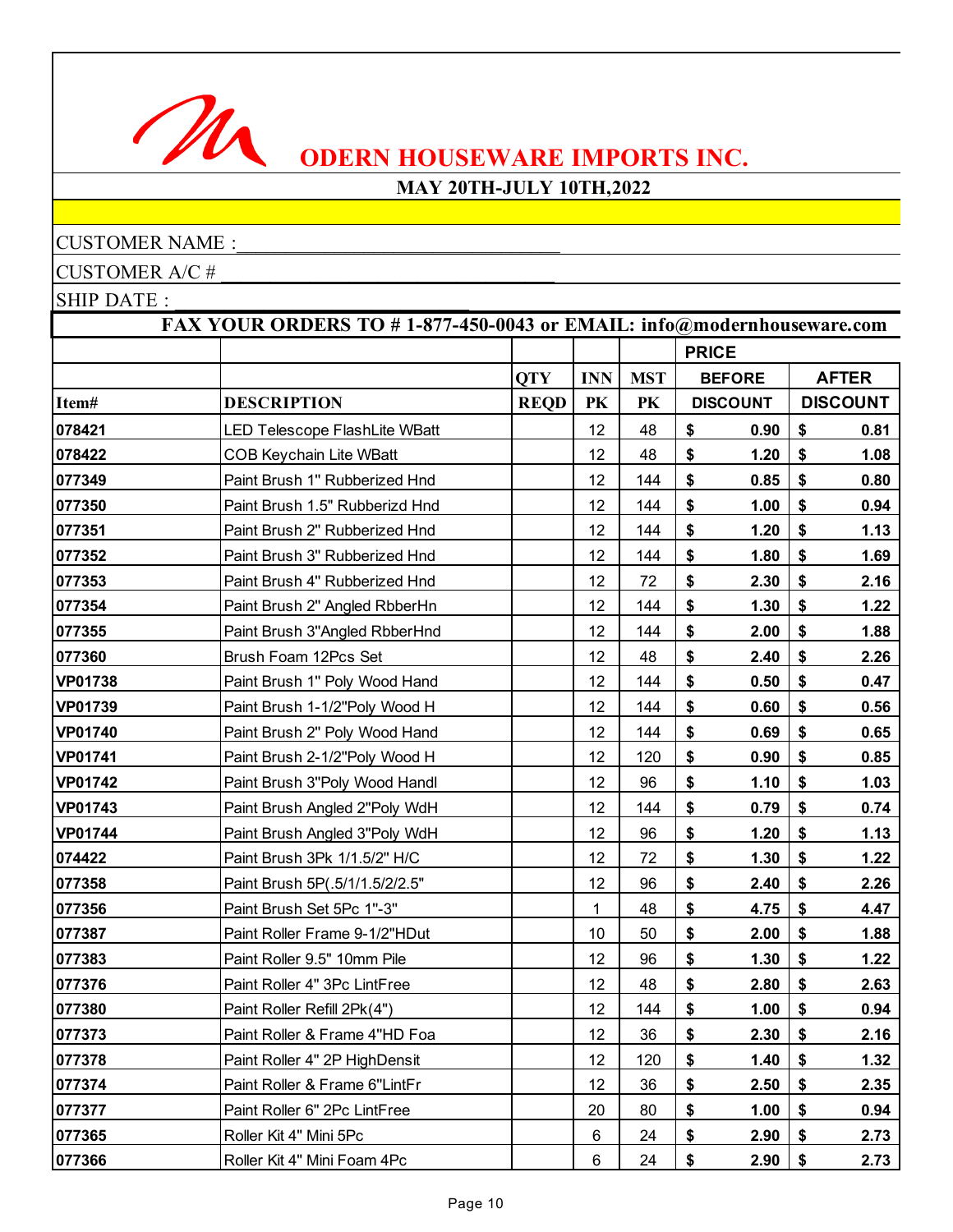

## **MAY 20TH-JULY 10TH,2022**

## CUSTOMER NAME :

CUSTOMER A/C # \_\_\_\_\_\_\_\_\_\_\_\_\_\_\_\_\_\_\_\_\_\_\_\_\_\_\_\_\_\_\_\_\_\_

|                | FAX YOUR ORDERS TO #1-877-450-0043 or EMAIL: info@modernhouseware.com |             |             |                 |                            |                 |                 |
|----------------|-----------------------------------------------------------------------|-------------|-------------|-----------------|----------------------------|-----------------|-----------------|
|                |                                                                       |             |             |                 | <b>PRICE</b>               |                 |                 |
|                |                                                                       | <b>QTY</b>  | <b>INN</b>  | <b>MST</b>      |                            | <b>BEFORE</b>   | <b>AFTER</b>    |
| Item#          | <b>DESCRIPTION</b>                                                    | <b>REQD</b> | PK          | PK              |                            | <b>DISCOUNT</b> | <b>DISCOUNT</b> |
| 078415         | Drop Sheet 8x12' Waterproof                                           |             | 0           | 24              | \$                         | 1.30            | \$<br>1.22      |
| 077393         | Knife Putty 1.5"                                                      |             | 12          | 240             | \$                         | 0.75            | \$<br>0.71      |
| 077394         | Knife Putty 2"                                                        |             | 12          | 240             | \$                         | 0.90            | \$<br>0.85      |
| 077396         | Scraper 3"                                                            |             | 12          | 120             | \$                         | 1.10            | \$<br>1.03      |
| 077397         | Scraper 4"                                                            |             | 12          | 240             | \$                         | 1.20            | \$<br>1.13      |
| 077398         | Scraper 5"                                                            |             | 12          | 120             | \$                         | 1.40            | \$<br>1.32      |
| 077399         | Scraper Multi Purp                                                    |             | 12          | 240             | \$                         | 1.50            | \$<br>1.41      |
| <b>VP01323</b> | Sandpaper 30Pk Asst 4.5x5.5"                                          |             | 12          | 72              | \$                         | 1.00            | \$<br>0.94      |
| <b>VP01252</b> | Sandpaper 12Pc 8.5"x11"5FM/2                                          |             | 15          | 60              | \$                         | 1.10            | \$<br>1.03      |
| 078495         | Sanding Block 2Pk 7x10x2.5cm                                          |             | 12          | 24              | \$                         | 1.10            | \$<br>1.03      |
| 078703         | Tape Painters Green18mmx50m                                           |             | 0           | 36              | \$                         | 1.40            | \$<br>1.32      |
| 078704         | Tape Painters Green 24mmx40m                                          |             | $\pmb{0}$   | 36              | \$                         | 1.50            | \$<br>1.41      |
| 078705         | Tape Painters Green 36mmx25m                                          |             | 0           | 36              | \$                         | 1.50            | \$<br>1.41      |
| 078706         | Tape Painters Green 48mmx20m                                          |             | 0           | 36              | \$                         | 1.60            | \$<br>1.50      |
| 078519         | Paint Cup WSpout 5.5x5" GREY                                          |             | 10          | 60              | \$                         | 0.79            | \$<br>0.74      |
| 078490         | Paracord 15m PP Multi Strand                                          |             | $\pmb{0}$   | 12              | \$                         | 2.00            | \$<br>1.86      |
| 069615         | Tool Box 5 Compartments 12"                                           |             | 0           | 12              | \$                         | 2.40            | \$<br>2.23      |
| 078484         | Hammer 8oz Fiber Gls Hndle 10"                                        |             | $\mathbf 0$ | $6\phantom{1}6$ | \$                         | 3.50            | \$<br>3.26      |
| 078485         | Hammer 16oz Heavy Duty 13"                                            |             | 0           | $\,6$           | \$                         | 4.20            | \$<br>3.91      |
| <b>VP01050</b> | Nail Assortment 6oz                                                   |             | 24          | 72              | \$                         | 1.20            | \$<br>1.12      |
| 077438         | Anchor Wall Screws Asst 95pcs                                         |             | 12          | 144             | \$                         | 1.00            | \$<br>0.93      |
| 078494         | Tape Measure 25'/7.5m                                                 |             | $\pmb{0}$   | 10              | \$                         | 2.30            | \$<br>2.14      |
| 078403         | Screwdriver Set 12P WFlexShaft                                        |             | 0           | 12              | \$                         | 2.80            | \$<br>2.60      |
| 078507         | Screwdriver 5 In 1 Set                                                |             | 8           | 48              | \$                         | 2.70            | \$<br>2.51      |
| 078508         | Scredriver 7Pc Mini Set                                               |             | 8           | 24              | \$                         | 3.80            | \$<br>3.53      |
| 078509         | Screwdriver Precision 16Pc Set                                        |             | 6           | 48              | \$                         | 2.50            | \$<br>2.33      |
| 078556         | Plier Diagonal Cutting 7"                                             |             | 12          | 48              | $\boldsymbol{\frac{\$}}{}$ | 2.30            | \$<br>2.14      |
| 078557         | Plier Flat Nose 7"                                                    |             | 12          | 48              | \$                         | 2.50            | \$<br>2.33      |
| 078482         | Plier Linesman 8"                                                     |             | 6           | 18              | \$                         | 3.20            | \$<br>2.98      |
| 078558         | Wrench Adjustable 8"                                                  |             | 12          | 48              | \$                         | 3.20            | \$<br>2.98      |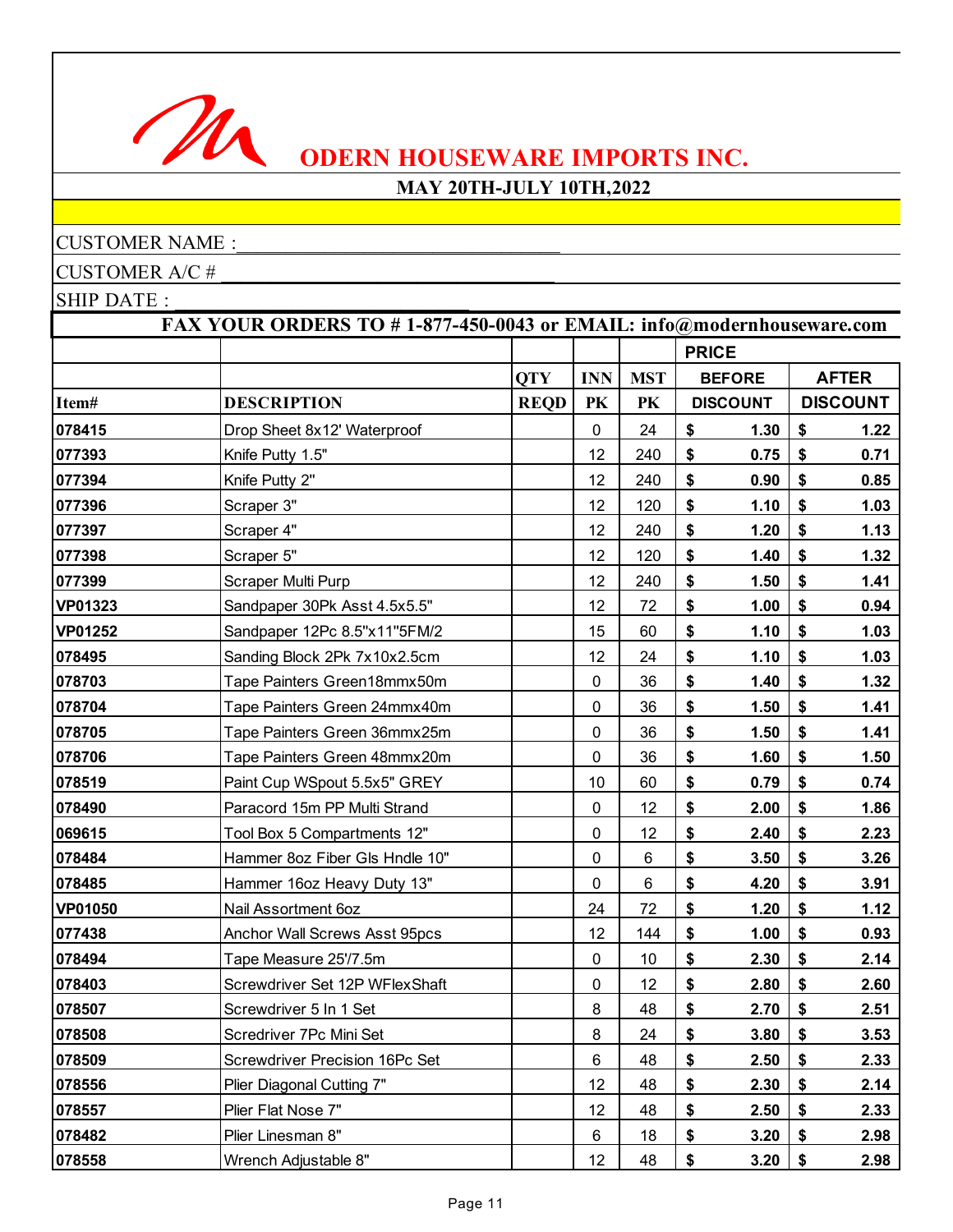

## **MAY 20TH-JULY 10TH,2022**

CUSTOMER NAME :

CUSTOMER A/C # \_\_\_\_\_\_\_\_\_\_\_\_\_\_\_\_\_\_\_\_\_\_\_\_\_\_\_\_\_\_\_\_\_\_

|         | FAX YOUR ORDERS TO #1-877-450-0043 or EMAIL: info@modernhouseware.com |             |                                      |    |              |                 |    |                 |
|---------|-----------------------------------------------------------------------|-------------|--------------------------------------|----|--------------|-----------------|----|-----------------|
|         |                                                                       |             |                                      |    | <b>PRICE</b> |                 |    |                 |
|         |                                                                       | <b>QTY</b>  | <b>INN</b><br><b>MST</b><br>PK<br>PK |    |              | <b>BEFORE</b>   |    | <b>AFTER</b>    |
| Item#   | <b>DESCRIPTION</b>                                                    | <b>REQD</b> |                                      |    |              | <b>DISCOUNT</b> |    | <b>DISCOUNT</b> |
| 078554  | Plier Locking 5"                                                      |             | 12                                   | 48 | S            | 2.50            | \$ | 2.33            |
| 078555  | Plier Groove Joint 8"                                                 |             | 12 <sub>2</sub>                      | 48 | \$           | 3.00            | \$ | 2.79            |
| 078506  | Ratchet& Socket Set 20pcs                                             |             | 8                                    | 24 | \$           | 4.80            | \$ | 4.46            |
| 078162  | Cable Tie 47" 5Pc                                                     |             | 12                                   | 72 | \$           | 1.90            | \$ | 1.79            |
| 078163  | Cable Tie 14" 20pcs                                                   |             | 24                                   | 96 | \$           | 0.85            | \$ | 0.80            |
| 078164  | Cable Tie 7.5" 40pcs                                                  |             | 24                                   | 96 | \$           | 1.00            | \$ | 0.94            |
| 078165  | Cable Tie 6" 50pcs                                                    |             | 24                                   | 96 | \$           | 1.10            | \$ | 1.03            |
| 158     | Soap Hand REFILL 32oz ALOE                                            |             | 0                                    | 12 | \$           | 1.80            | \$ | 1.40            |
| 159     | Soap Hand Refill 32oz Lavender                                        |             | 0                                    | 12 | \$           | 1.80            | \$ | 1.40            |
| 396     | Hand Soap 8ozLavendarAntiB8040                                        |             | 0                                    | 24 | \$           | 1.50            | \$ | 1.20            |
| 344     | Hand Soap8ozCitrusAntiBact8041                                        |             | 0                                    | 24 | \$           | 1.50            | \$ | 1.20            |
| P010690 | Power Bar 1Ft 3Outlets                                                |             | 12 <sub>2</sub>                      | 24 | \$           | 2.00            | S  | 1.86            |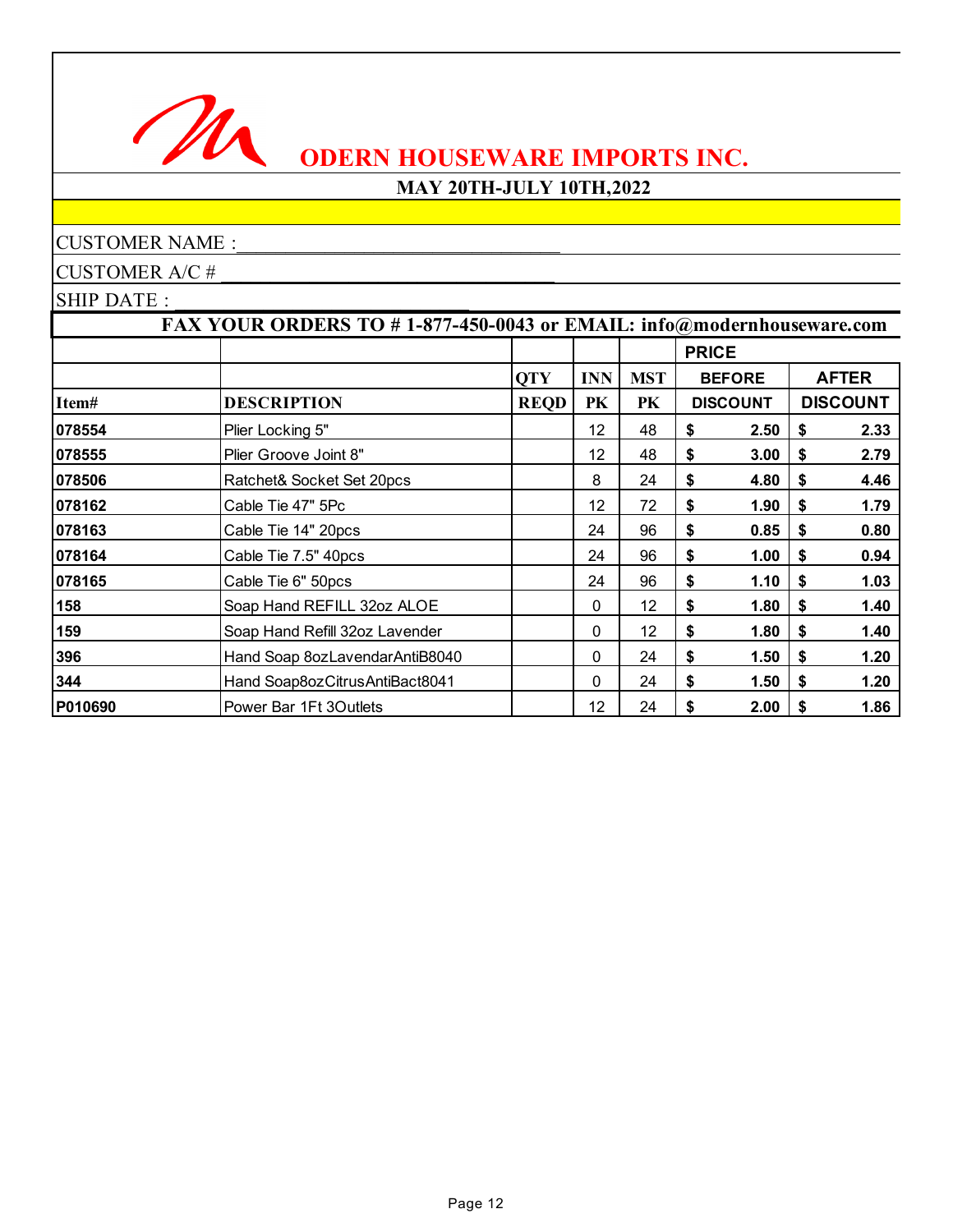

## **MAY 20TH-JULY 10TH,2022**

## CUSTOMER NAME :

CUSTOMER A/C # \_\_\_\_\_\_\_\_\_\_\_\_\_\_\_\_\_\_\_\_\_\_\_\_\_\_\_\_\_\_\_\_\_\_

| FAX YOUR ORDERS TO #1-877-450-0043 or EMAIL: info@modernhouseware.com |                                |             |            |            |                 |                 |
|-----------------------------------------------------------------------|--------------------------------|-------------|------------|------------|-----------------|-----------------|
|                                                                       |                                |             |            |            | <b>PRICE</b>    |                 |
|                                                                       |                                | <b>QTY</b>  | <b>INN</b> | <b>MST</b> | <b>BEFORE</b>   | <b>AFTER</b>    |
| Item#                                                                 | <b>DESCRIPTION</b>             | <b>REQD</b> | PK         | PK         | <b>DISCOUNT</b> | <b>DISCOUNT</b> |
| P010693                                                               | PowerBar SurgeProt 3Ft 6 OutLt |             | 6          | 24         | \$<br>6.70      | \$<br>6.23      |
| P010694                                                               | PowerBar SurgeProt 3Ft 4o/2USB |             | 6          | 24         | \$<br>9.50      | \$<br>8.84      |
| P010696                                                               | PowerBar SurgeProt1.5F 3o+2USB |             | 6          | 24         | \$<br>7.20      | \$<br>6.70      |
| P010698                                                               | Power Wall Tap Surge Prot 6out |             | $\,6$      | 48         | \$<br>7.50      | \$<br>6.98      |
| P011120                                                               | Cord Ext 6Ft White Indoor      |             | 0          | 24         | \$<br>2.30      | \$<br>2.14      |
| P011122                                                               | Cord Ext 10 Ft White Indoor    |             | 0          | 24         | \$<br>3.20      | \$<br>2.98      |
| P011125                                                               | Cord Ext 15Ft White indoor     |             | 12         | 24         | \$<br>4.50      | \$<br>4.19      |
| P011152                                                               | Cord Ext 2M 3Outlets           |             | 6          | 24         | \$<br>4.80      | \$<br>4.46      |
| P011154                                                               | Cord Ext 4.5M 3Outlets         |             | 6          | 24         | \$<br>7.90      | \$<br>7.35      |
| P011144                                                               | Cord Ext 25ft Blue             |             | 6          | 12         | \$<br>11.50     | \$<br>10.70     |
| P011156                                                               | Cord Ext 50Ft                  |             | 0          | 4          | \$<br>21.50     | \$<br>20.00     |
| P010698                                                               | Power Wall Tap Surge Prot 6out |             | 6          | 48         | \$<br>7.50      | \$<br>6.98      |
| P011130                                                               | Cord Ext AC/Heater 3Ft Gray    |             | 12         | 24         | \$<br>2.80      | \$<br>2.60      |
| P011132                                                               | Cord Ext AC/Heater 6Ft Gray    |             | 12         | 24         | \$<br>4.90      | \$<br>4.56      |
| P011135                                                               | Cord Ext AC/Heater 9Ft Gray    |             | 12         | 24         | \$<br>5.90      | \$<br>5.49      |
| P011137                                                               | Cord Ext AC/Heater 12Ft Gray   |             | 12         | 24         | \$<br>7.50      | \$<br>6.98      |
| P011140                                                               | Cord Ext 6ft Orange            |             | 0          | 20         | \$<br>3.70      | \$<br>3.44      |
| P011142                                                               | Cord Ext 10ft Orange           |             | 0          | 20         | \$<br>5.50      | \$<br>5.12      |
| P011143                                                               | Cord Ext 16.4ft Orange         |             | 10         | 20         | \$<br>7.90      | \$<br>7.35      |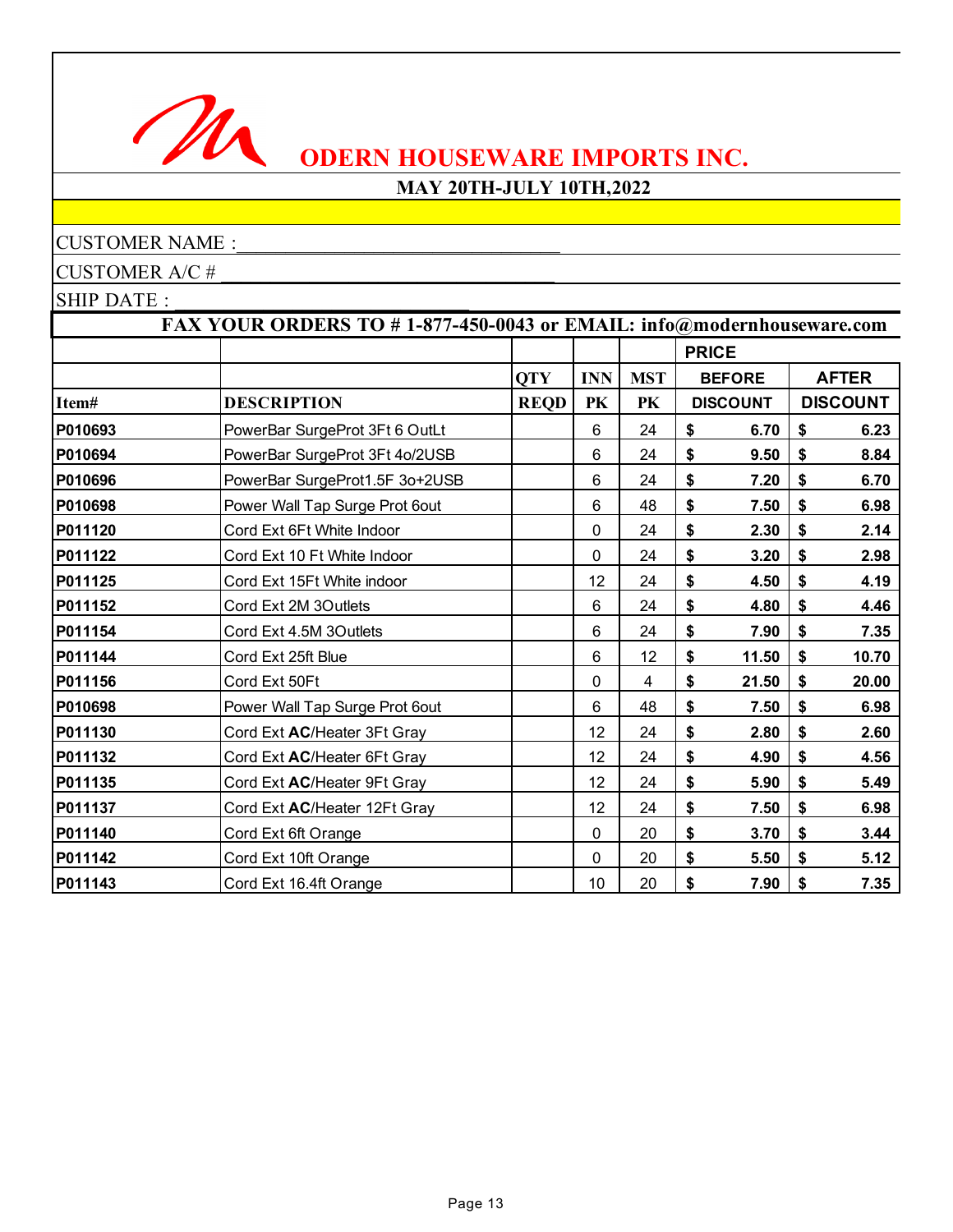

## **MAY 20TH-JULY 10TH,2022**

#### CUSTOMER NAME :

M

CUSTOMER A/C # \_\_\_\_\_\_\_\_\_\_\_\_\_\_\_\_\_\_\_\_\_\_\_\_\_\_\_\_\_\_\_\_\_\_

|         | FAX YOUR ORDERS TO #1-877-450-0043 or EMAIL: info@modernhouseware.com |                     |                |            |                 |                 |
|---------|-----------------------------------------------------------------------|---------------------|----------------|------------|-----------------|-----------------|
|         |                                                                       |                     |                |            | <b>PRICE</b>    |                 |
|         |                                                                       | <b>OTY</b>          | <b>INN</b>     | <b>MST</b> | <b>BEFORE</b>   | <b>AFTER</b>    |
| Item#   | <b>DESCRIPTION</b>                                                    | <b>REQD</b>         | <b>PK</b>      | PK         | <b>DISCOUNT</b> | <b>DISCOUNT</b> |
|         |                                                                       | <b>NEW ARRIVALS</b> |                |            |                 |                 |
| 078567  | Seafood Scissor 7"                                                    |                     | 12             | 48         | 1.70            |                 |
| 077877  | Basting Brush + Bowl 6.8oz 2Pc                                        |                     | 12             | 48         | 1.70            |                 |
| 078570  | Roller Pastry Wood 6.5" TShape                                        |                     | 12             | 72         | 1.70            |                 |
| 078602  | Cookie Cutter 4Pc SS AsstShp                                          |                     | 12             | 48         | 1.60            |                 |
| 078569  | Tea Ball Infuser Mesh WChain                                          |                     | 12             | 72         | 1.20            |                 |
| 078615  | Cooking Tools Mini 3P Silicone                                        |                     | 12             | 48         | 3.20            |                 |
| 078625  | Peeler 7" SS W/Silicone Handle                                        |                     | 12             | 72         | 1.30            |                 |
| 078618  | Funnel Set 3Pc Stainless Steel                                        |                     | 8              | 48         | 5.80            |                 |
| 078681  | Salad Dressing Bottle 50ml                                            |                     | 12             | 72         | 1.80            |                 |
| 078652  | Clip Bag 8Pk Multi Purp                                               |                     | 12             | 48         | 1.30            |                 |
| 078658  | Clip Bag 4Pcs SoftGrip WMagnet                                        |                     | 12             | 72         | 2.20            |                 |
| 078621  | Ring Simmer(Heat Diffuser) 8.5"                                       |                     | 12             | 72         | 1.80            |                 |
| 078616  | Cutting Brd 9x11" Granite Turquoise                                   |                     | 0              | 10         | 3.60            |                 |
| 078617  | Cutting Board 8x10 GraniteTurquoise                                   |                     | $\pmb{0}$      | 10         | 2.70            |                 |
| 078675  | Cutting Board 6x9" Bamboo                                             |                     | $\overline{0}$ | 12         | 2.40            |                 |
| 078195  | Cutting Brd 8x6" WKnife PDQ                                           |                     | 0              | 12         | 3.50            |                 |
| 078735  | Cutting Mat 3Pc 11.5x7.5                                              |                     | $\mathbf 0$    | 18         | 3.00            |                 |
| 078653  | Sink Sponge Basket Asst Col                                           |                     | 0              | 24         | 0.90            |                 |
| 078655  | Organizer Counter 9x5.7x1.25"                                         |                     | $\mathbf 0$    | 12         | 2.20            |                 |
| 078601  | Sink Caddy Flexible 10x4"                                             |                     | 12             | 48         | 1.70            |                 |
| 078674  | Watering Can 3L Metal                                                 |                     | $\mathbf 0$    | 12         | 6.90            |                 |
| 078673  | <b>Bucket Galvanized 9" Metal</b>                                     |                     | $\mathbf 0$    | 12         | 4.90            |                 |
| 078682  | Wire Multi Purp 1.5mmx25m                                             |                     | 12             | 36         | 2.70            |                 |
| 078644  | Lounger Rocking Red Cushions                                          |                     | $\mathbf 0$    | 1          | 229.00          |                 |
| 078654  | Twine Jute on Spool 80m                                               |                     | $\pmb{0}$      | 16         | 2.50            |                 |
| GA22740 | Solar LED Pathway Light 2RGB                                          |                     | $\mathbf 0$    | 24         | 2.70            |                 |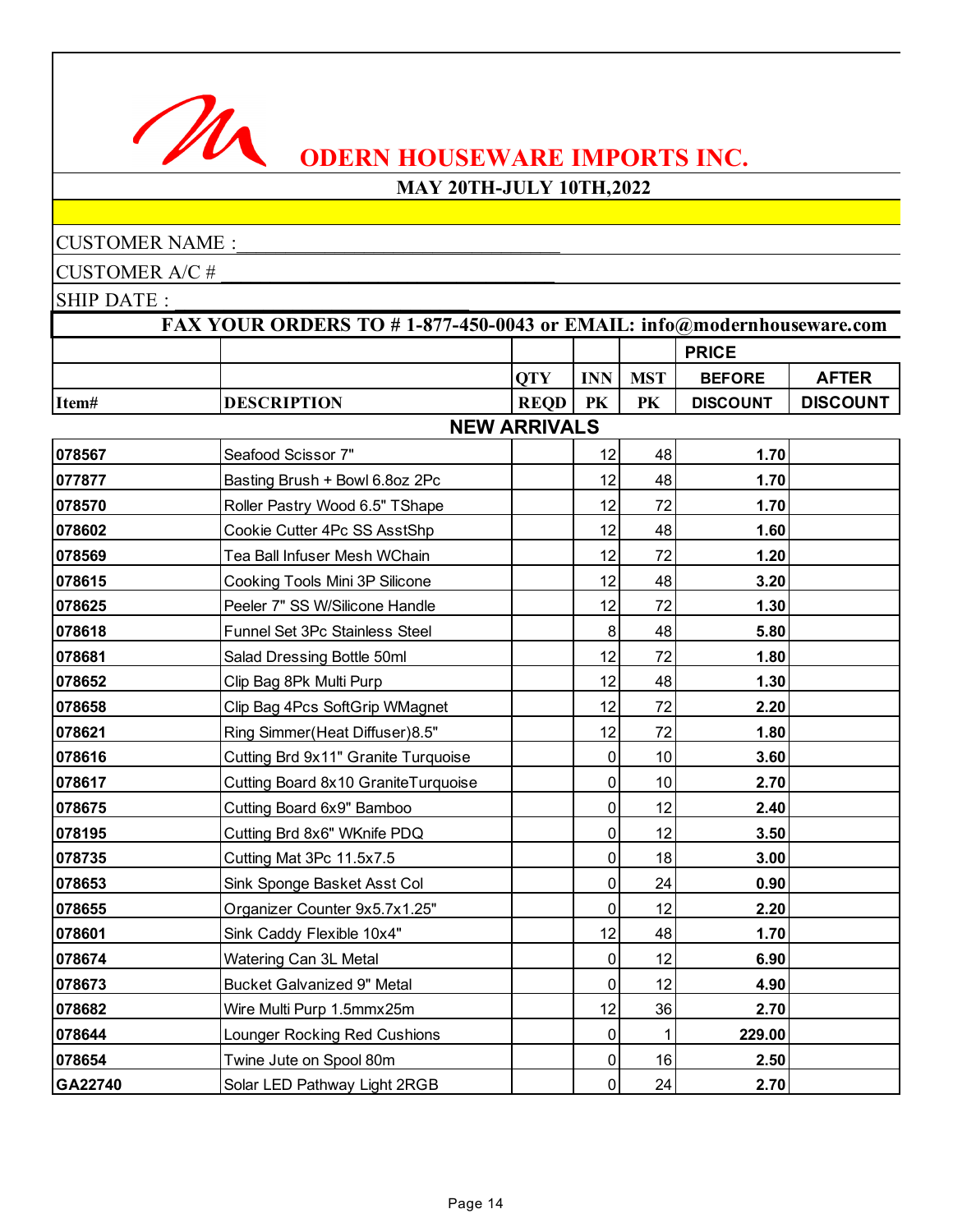| <b>SAVINGS</b>                                                                   |  |
|----------------------------------------------------------------------------------|--|
|                                                                                  |  |
|                                                                                  |  |
| 7%                                                                               |  |
| $\frac{7\%}{7\%}$<br>$\frac{7\%}{7\%}$<br>$\frac{7\%}{7\%}$<br>$\frac{7\%}{7\%}$ |  |
|                                                                                  |  |
|                                                                                  |  |
|                                                                                  |  |
|                                                                                  |  |
|                                                                                  |  |
| <u>10%</u>                                                                       |  |
| $\frac{10\%}{10}$                                                                |  |
| $\frac{10\%}{10\%}$                                                              |  |
|                                                                                  |  |
| 10%                                                                              |  |
| 6%                                                                               |  |
| 6%                                                                               |  |
| 6%                                                                               |  |
| 6%                                                                               |  |
| 6%                                                                               |  |
| 6%                                                                               |  |
| 6%                                                                               |  |
| 6%                                                                               |  |
| 6%                                                                               |  |
| 6%                                                                               |  |
| 6%                                                                               |  |
| 6%                                                                               |  |
| 6%                                                                               |  |
| 6%                                                                               |  |
| 6%                                                                               |  |
|                                                                                  |  |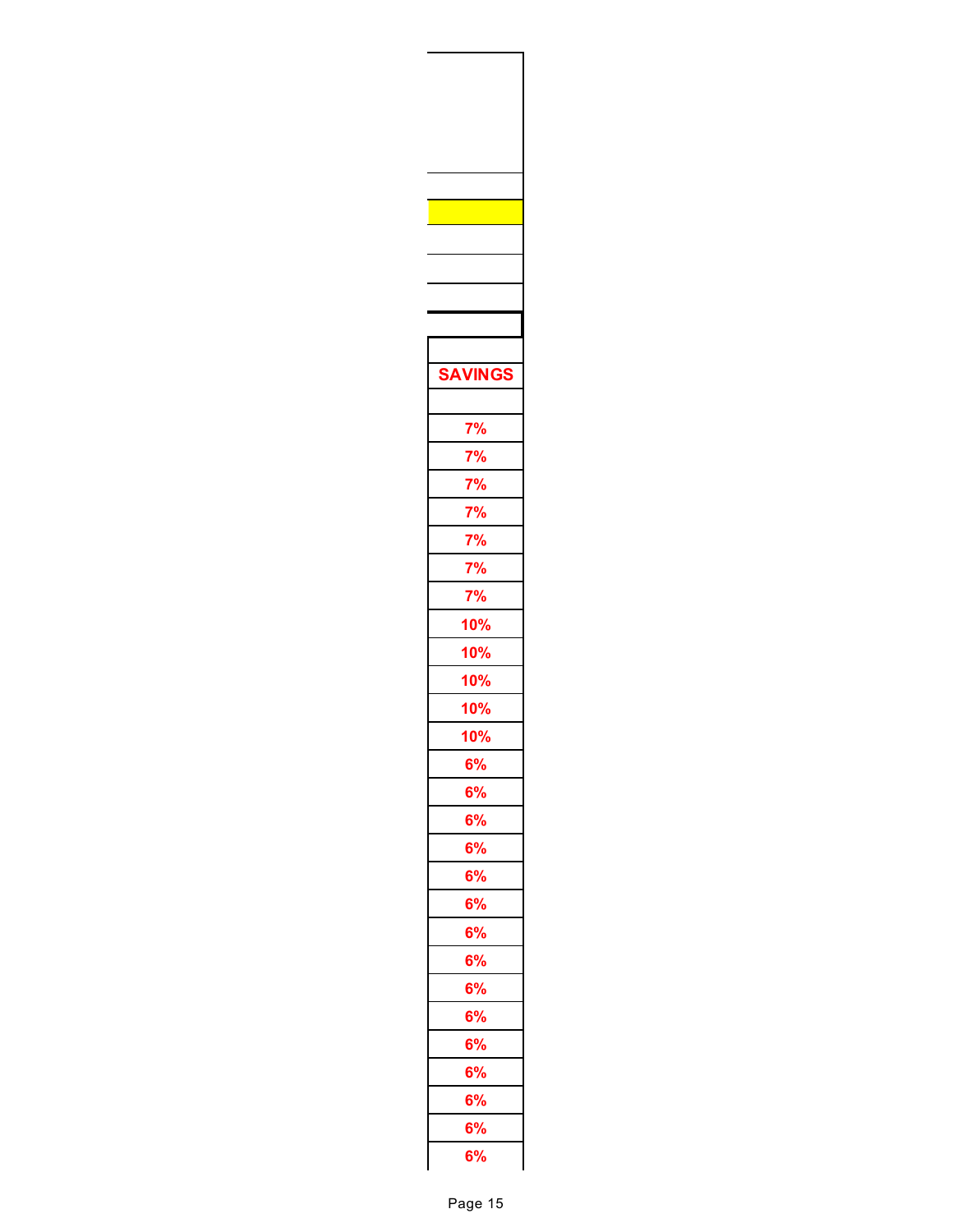| <b>SAVINGS</b> |  |
|----------------|--|
|                |  |
|                |  |
| 6%             |  |
| 6%             |  |
| 6%             |  |
| 6%             |  |
| 6%             |  |
| 6%             |  |
| 6%             |  |
| 6%             |  |
| 6%             |  |
| 6%             |  |
| $\frac{6}{6}$  |  |
|                |  |
| 6%             |  |
| 6%             |  |
| <b>6%</b>      |  |
| 6%             |  |
| 6%             |  |
| 6%             |  |
| 6%             |  |
| 6%             |  |
| 6%             |  |
| 6%             |  |
| 6%             |  |
| 6%             |  |
| 6%             |  |
| 6%             |  |
| 6%             |  |
|                |  |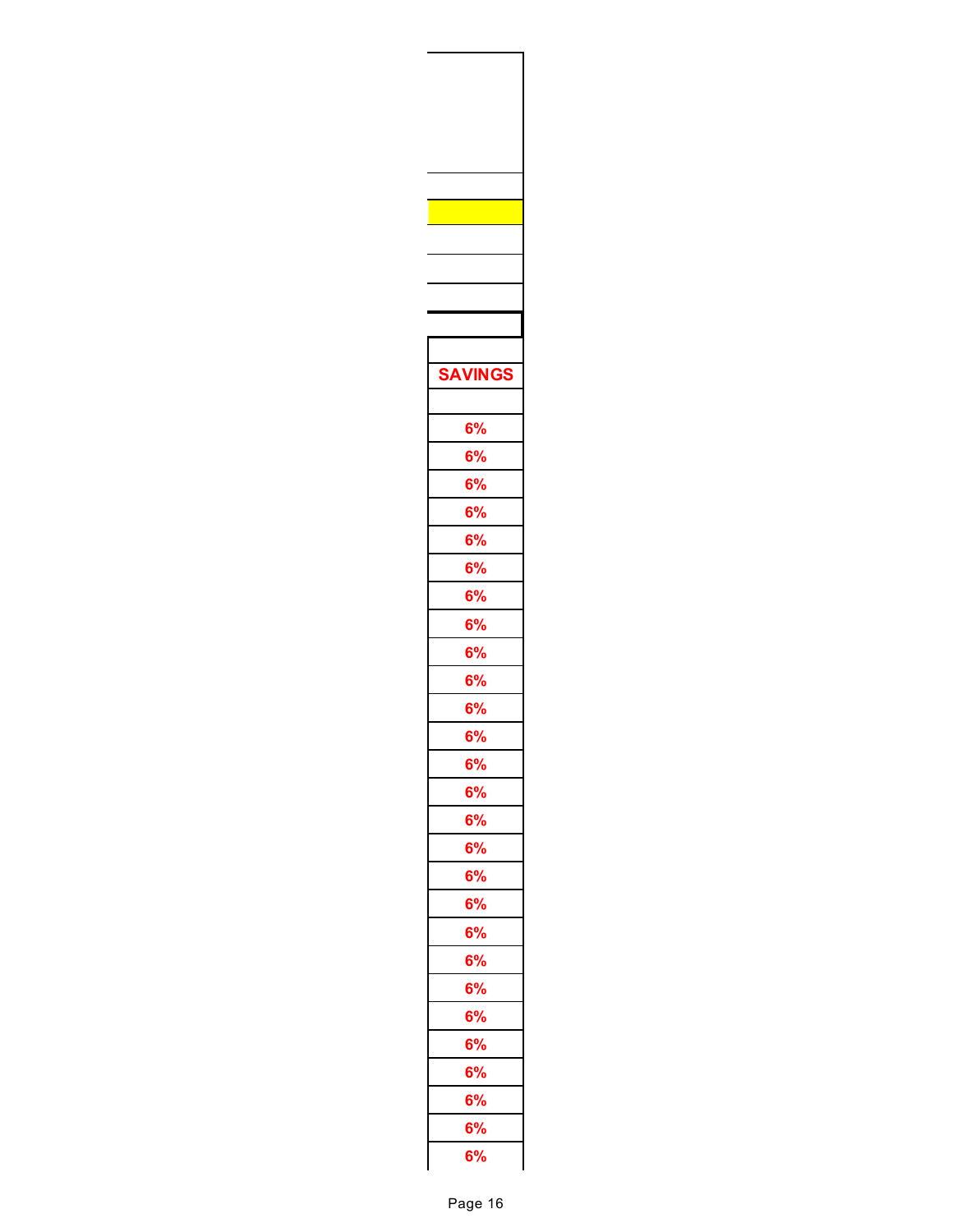| <b>SAVINGS</b>       |  |
|----------------------|--|
|                      |  |
|                      |  |
| 6%                   |  |
| 6%                   |  |
| 6%                   |  |
| 6%                   |  |
| 6%                   |  |
| 6%                   |  |
| 6%                   |  |
| 6%                   |  |
| 6%                   |  |
| 6%                   |  |
|                      |  |
| $\frac{6\%}{7\%}$    |  |
| 7%                   |  |
|                      |  |
| $\frac{7\%}{7\%}$    |  |
|                      |  |
| 7%<br>7%<br>7%<br>7% |  |
|                      |  |
|                      |  |
| 7%                   |  |
| 6%                   |  |
|                      |  |
| 6%                   |  |
| 6%                   |  |
| 6%                   |  |
| 6%                   |  |
| 6%<br>6%             |  |
|                      |  |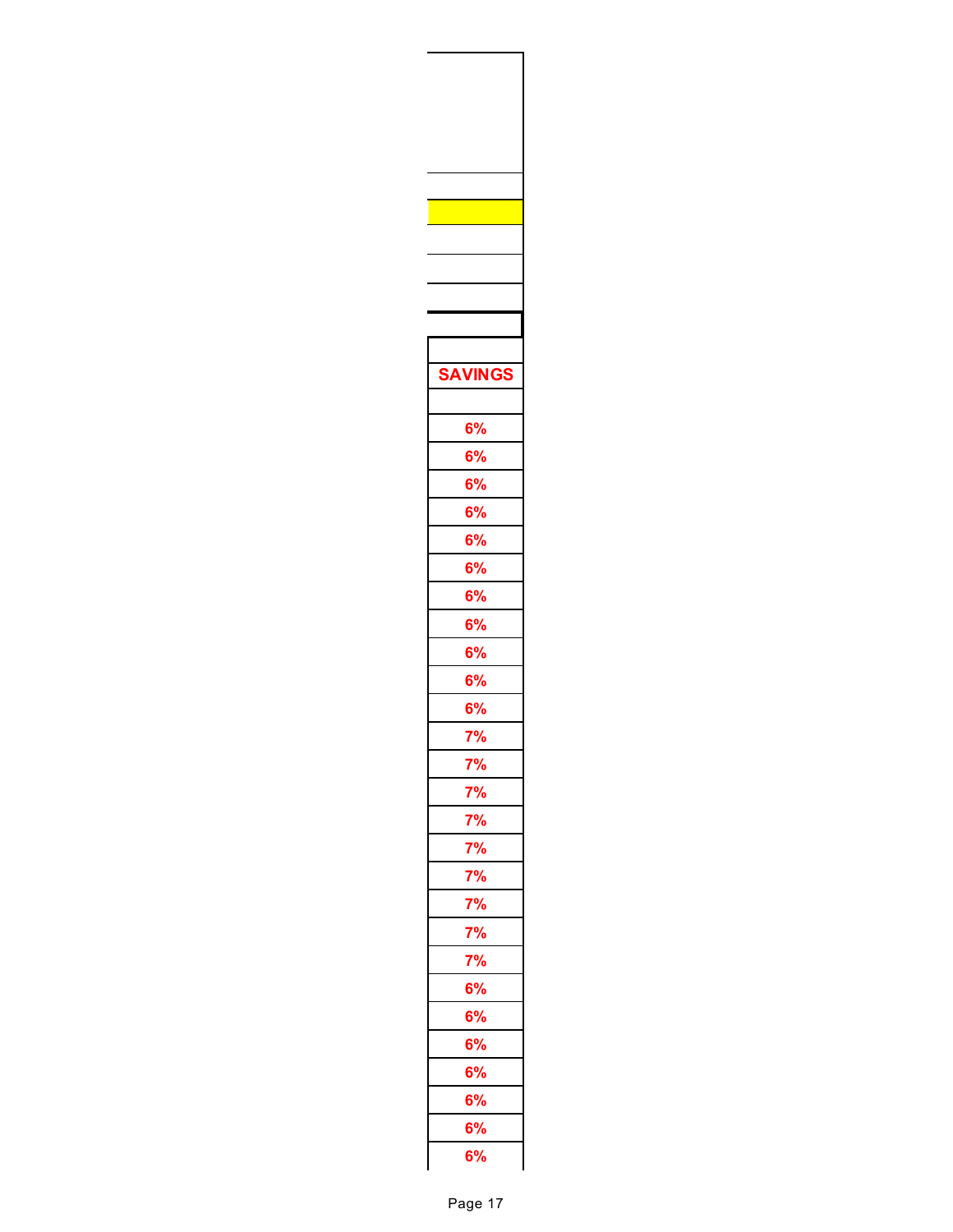| <b>SAVINGS</b>        |  |
|-----------------------|--|
|                       |  |
| 6%                    |  |
| 6%                    |  |
| 6%                    |  |
| 6%                    |  |
| 6%                    |  |
| 6%                    |  |
| 6%                    |  |
| 6%                    |  |
| 6%                    |  |
| 6%                    |  |
| $\frac{25\%}{5\%}$    |  |
|                       |  |
| 5%                    |  |
| <b>5%</b>             |  |
|                       |  |
| 5%<br>5%              |  |
| 5%<br>5%              |  |
|                       |  |
|                       |  |
| $\frac{5\%}{5\%}$     |  |
| <b>5%</b>             |  |
| 6%                    |  |
| 6%                    |  |
| 6%                    |  |
| <b>5%</b>             |  |
| $\frac{1}{5\%}$<br>5% |  |
|                       |  |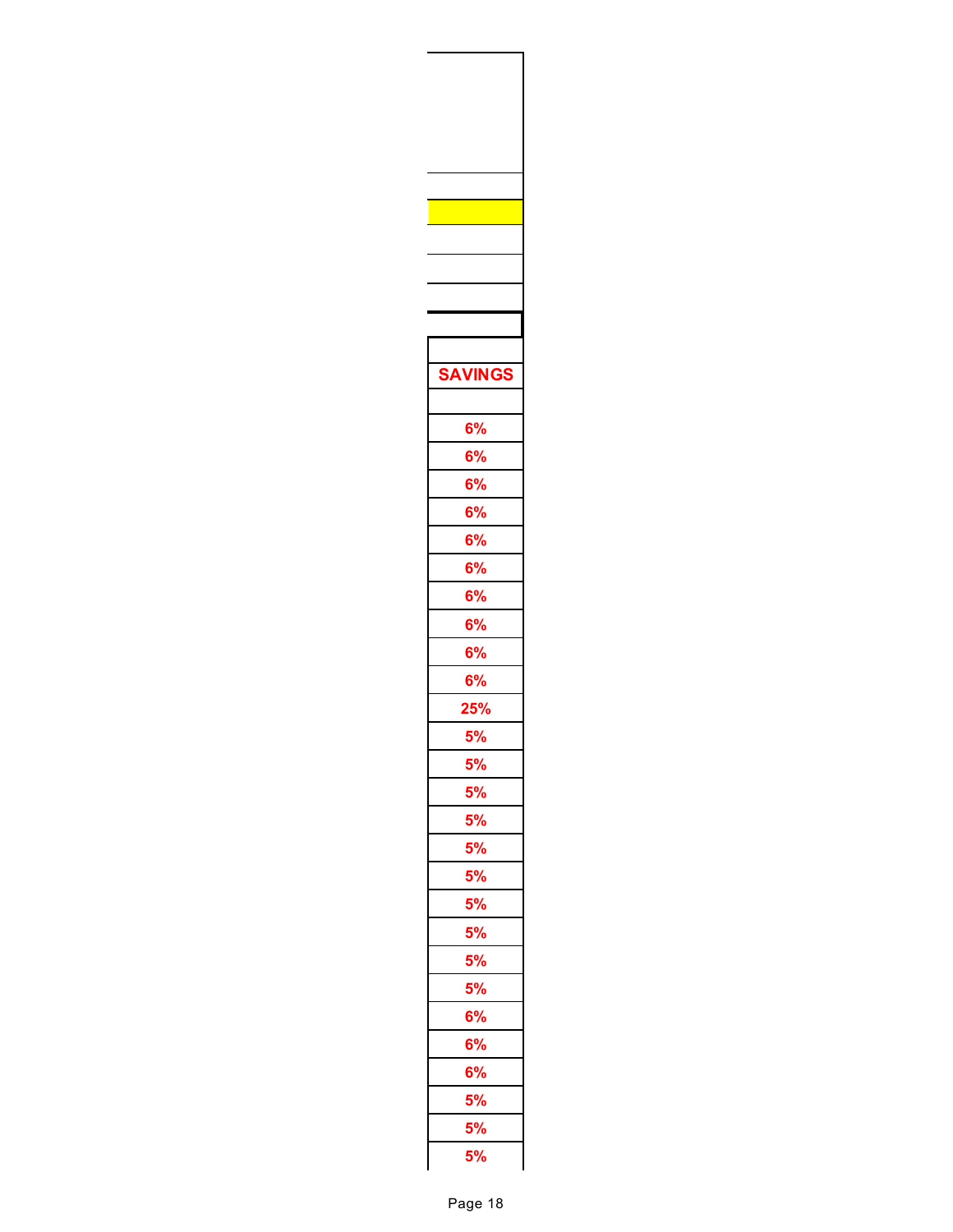| <b>SAVINGS</b>                                                                                              |  |
|-------------------------------------------------------------------------------------------------------------|--|
|                                                                                                             |  |
|                                                                                                             |  |
|                                                                                                             |  |
|                                                                                                             |  |
| $\frac{5\%}{5\%}$ $\frac{5\%}{1\%}$ $\frac{7\%}{6\%}$ $\frac{6\%}{6\%}$ $\frac{6\%}{1\%}$ $\frac{6\%}{1\%}$ |  |
|                                                                                                             |  |
|                                                                                                             |  |
|                                                                                                             |  |
|                                                                                                             |  |
|                                                                                                             |  |
| 6%<br>6%                                                                                                    |  |
| 8%                                                                                                          |  |
| 8%                                                                                                          |  |
| 8%                                                                                                          |  |
| 7%                                                                                                          |  |
|                                                                                                             |  |
|                                                                                                             |  |
|                                                                                                             |  |
|                                                                                                             |  |
|                                                                                                             |  |
|                                                                                                             |  |
|                                                                                                             |  |
|                                                                                                             |  |
|                                                                                                             |  |
|                                                                                                             |  |
|                                                                                                             |  |
|                                                                                                             |  |
|                                                                                                             |  |
|                                                                                                             |  |
|                                                                                                             |  |
|                                                                                                             |  |
|                                                                                                             |  |
|                                                                                                             |  |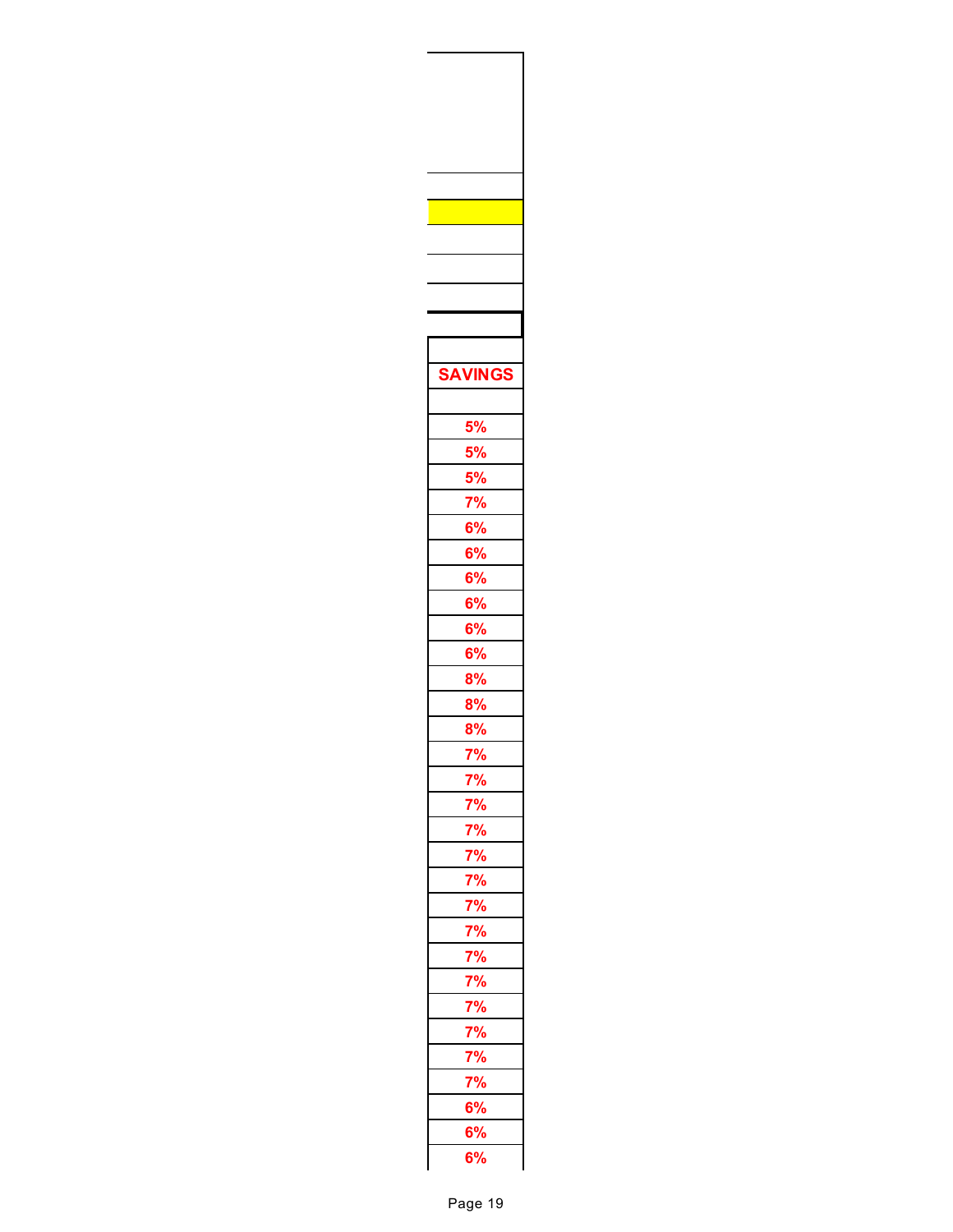| <b>SAVINGS</b> |  |
|----------------|--|
|                |  |
|                |  |
| 6%             |  |
| 6%             |  |
| 6%             |  |
| 6%             |  |
| $rac{1}{6%}$   |  |
|                |  |
| 5%<br>5%       |  |
| 5%             |  |
|                |  |
| 8%             |  |
| 8%             |  |
| 5%<br>5%       |  |
|                |  |
| 5%             |  |
| 5%             |  |
| 5%             |  |
|                |  |
| 5%<br>5%<br>5% |  |
|                |  |
|                |  |
|                |  |
|                |  |
|                |  |
|                |  |
|                |  |
|                |  |
|                |  |
|                |  |
|                |  |
|                |  |
|                |  |
|                |  |
|                |  |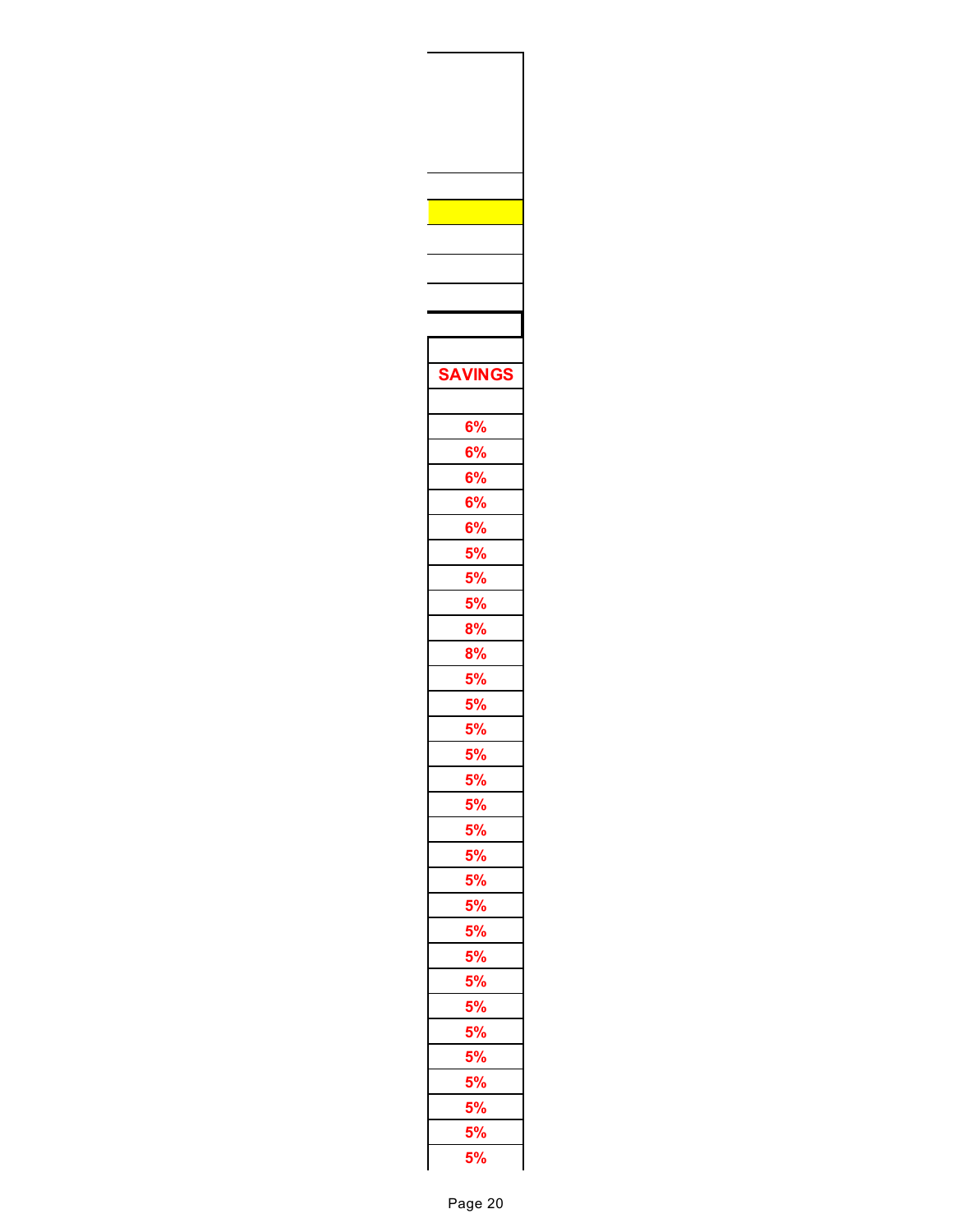| <b>SAVINGS</b> |  |
|----------------|--|
|                |  |
|                |  |
|                |  |
|                |  |
|                |  |
|                |  |
|                |  |
|                |  |
|                |  |
|                |  |
|                |  |
|                |  |
|                |  |
|                |  |
|                |  |
|                |  |
| 5%             |  |
| 5%             |  |
|                |  |
|                |  |
|                |  |
|                |  |
|                |  |
|                |  |
|                |  |
|                |  |
|                |  |
|                |  |
|                |  |
|                |  |
|                |  |
|                |  |
|                |  |
|                |  |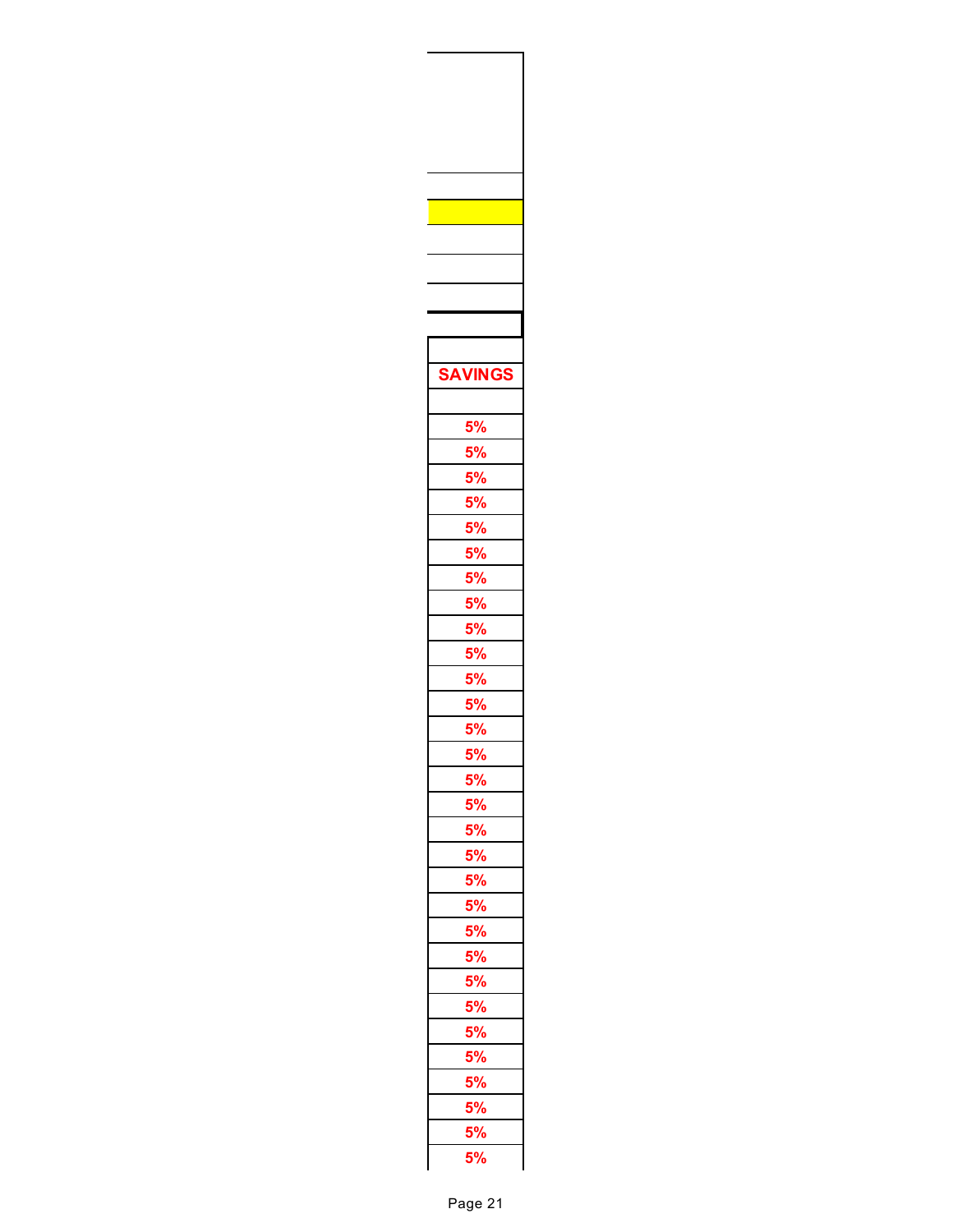| <b>SAVINGS</b> |  |
|----------------|--|
|                |  |
|                |  |
|                |  |
|                |  |
|                |  |
|                |  |
|                |  |
|                |  |
|                |  |
|                |  |
|                |  |
|                |  |
|                |  |
|                |  |
|                |  |
|                |  |
| 5%             |  |
| 5%             |  |
|                |  |
|                |  |
|                |  |
|                |  |
|                |  |
|                |  |
|                |  |
|                |  |
|                |  |
|                |  |
|                |  |
|                |  |
|                |  |
|                |  |
|                |  |
|                |  |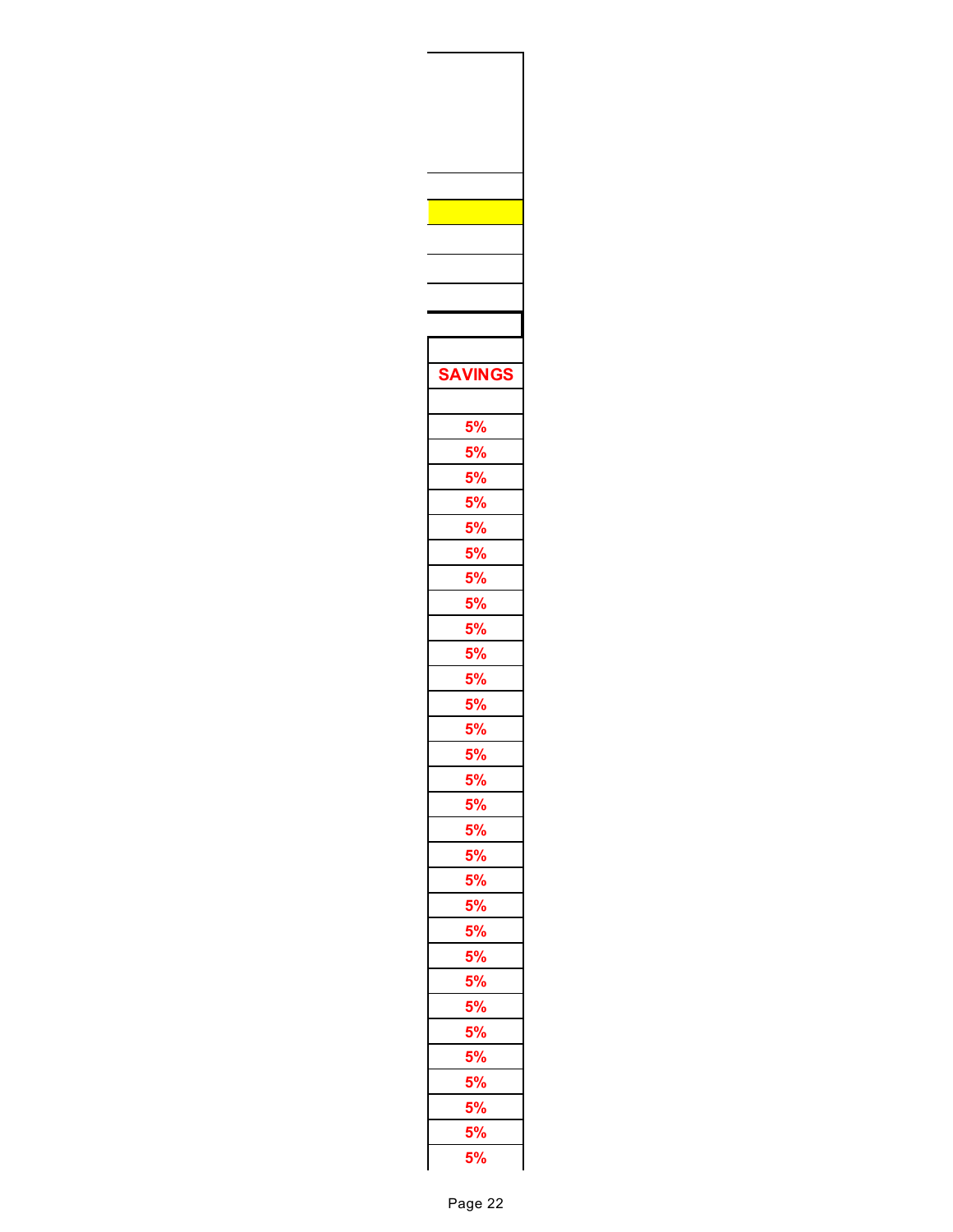| <b>SAVINGS</b>                                                                                                                                                                                                                                                                                                                         |  |
|----------------------------------------------------------------------------------------------------------------------------------------------------------------------------------------------------------------------------------------------------------------------------------------------------------------------------------------|--|
|                                                                                                                                                                                                                                                                                                                                        |  |
|                                                                                                                                                                                                                                                                                                                                        |  |
|                                                                                                                                                                                                                                                                                                                                        |  |
|                                                                                                                                                                                                                                                                                                                                        |  |
|                                                                                                                                                                                                                                                                                                                                        |  |
|                                                                                                                                                                                                                                                                                                                                        |  |
|                                                                                                                                                                                                                                                                                                                                        |  |
|                                                                                                                                                                                                                                                                                                                                        |  |
|                                                                                                                                                                                                                                                                                                                                        |  |
|                                                                                                                                                                                                                                                                                                                                        |  |
|                                                                                                                                                                                                                                                                                                                                        |  |
|                                                                                                                                                                                                                                                                                                                                        |  |
|                                                                                                                                                                                                                                                                                                                                        |  |
|                                                                                                                                                                                                                                                                                                                                        |  |
| 5%                                                                                                                                                                                                                                                                                                                                     |  |
| 5%                                                                                                                                                                                                                                                                                                                                     |  |
| 5%                                                                                                                                                                                                                                                                                                                                     |  |
|                                                                                                                                                                                                                                                                                                                                        |  |
| 5%<br>5%<br>5%                                                                                                                                                                                                                                                                                                                         |  |
|                                                                                                                                                                                                                                                                                                                                        |  |
|                                                                                                                                                                                                                                                                                                                                        |  |
|                                                                                                                                                                                                                                                                                                                                        |  |
|                                                                                                                                                                                                                                                                                                                                        |  |
|                                                                                                                                                                                                                                                                                                                                        |  |
|                                                                                                                                                                                                                                                                                                                                        |  |
|                                                                                                                                                                                                                                                                                                                                        |  |
|                                                                                                                                                                                                                                                                                                                                        |  |
|                                                                                                                                                                                                                                                                                                                                        |  |
| $\frac{6\%}{6\%}\frac{6\%}{6\%}\frac{6\%}{7\%}\frac{7\%}{7\%}\frac{7\%}{7\%}\frac{7\%}{7\%}\frac{7\%}{7\%}\frac{7\%}{10\%}\frac{7\%}{10\%}\frac{7\%}{10\%}\frac{7\%}{10\%}\frac{7\%}{10\%}\frac{7\%}{10\%}\frac{7\%}{10\%}\frac{7\%}{10\%}\frac{7\%}{10\%}\frac{7\%}{10\%}\frac{7\%}{10\%}\frac{7\%}{10\%}\frac{7\%}{10\%}\frac{7\%}{$ |  |
|                                                                                                                                                                                                                                                                                                                                        |  |
|                                                                                                                                                                                                                                                                                                                                        |  |
|                                                                                                                                                                                                                                                                                                                                        |  |
|                                                                                                                                                                                                                                                                                                                                        |  |
|                                                                                                                                                                                                                                                                                                                                        |  |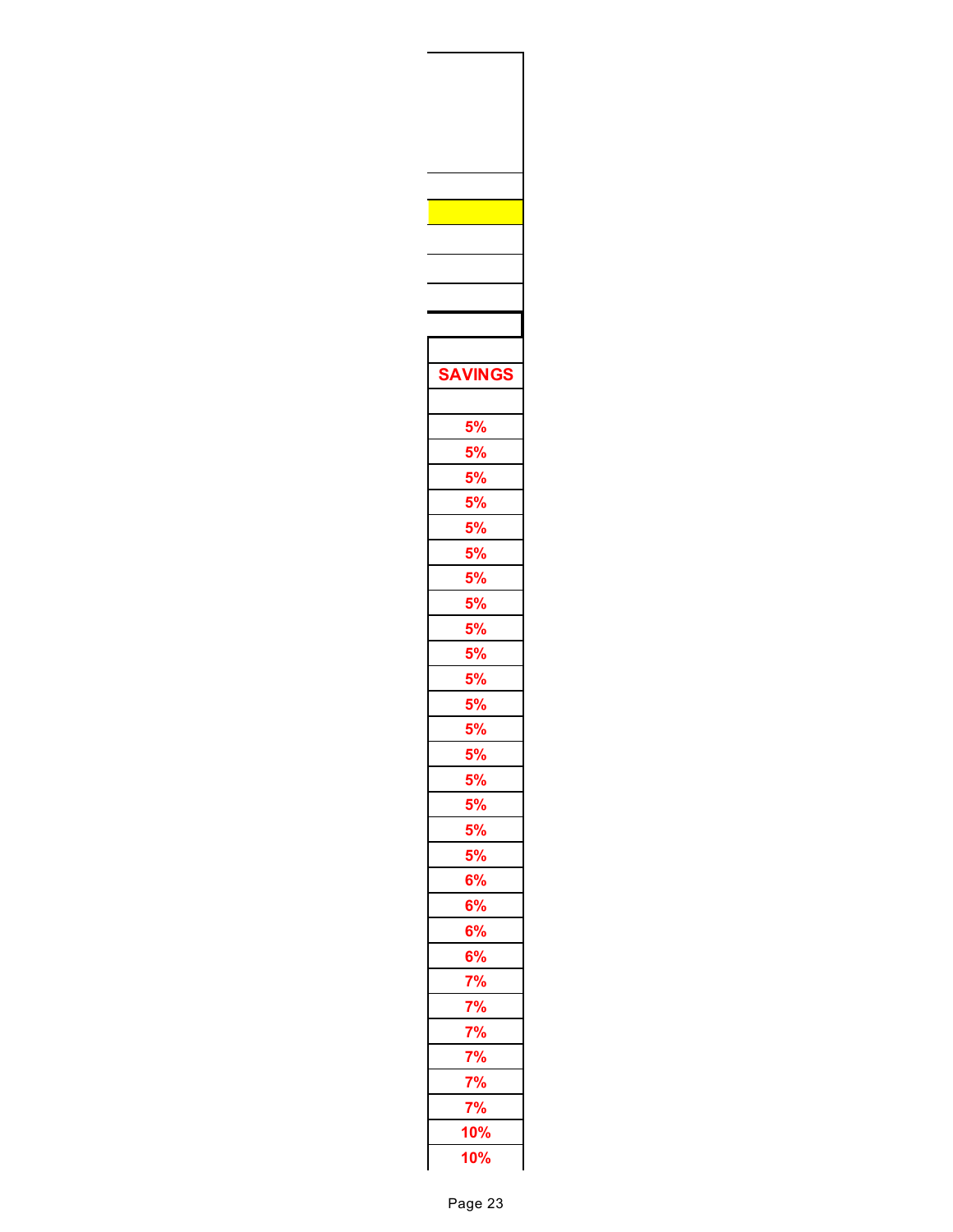| <b>SAVINGS</b>                                              |  |
|-------------------------------------------------------------|--|
|                                                             |  |
|                                                             |  |
| <u>10%</u>                                                  |  |
| <b>10%</b>                                                  |  |
| $\frac{6\%}{6\%}$<br>$\frac{6\%}{6\%}$<br>$\frac{6\%}{6\%}$ |  |
|                                                             |  |
|                                                             |  |
|                                                             |  |
|                                                             |  |
|                                                             |  |
|                                                             |  |
| 6%<br>6%                                                    |  |
| $\frac{6\%}{6\%}$                                           |  |
|                                                             |  |
| 6%                                                          |  |
| 6%                                                          |  |
| 6%                                                          |  |
|                                                             |  |
| 6%<br>6%                                                    |  |
| 6%                                                          |  |
|                                                             |  |
| 6%<br>6%                                                    |  |
|                                                             |  |
| 6%                                                          |  |
| 6%                                                          |  |
| 6%                                                          |  |
| 6%                                                          |  |
| 6%                                                          |  |
| 6%                                                          |  |
|                                                             |  |
| $\frac{6\%}{6\%}$                                           |  |
| 6%<br>6%                                                    |  |
|                                                             |  |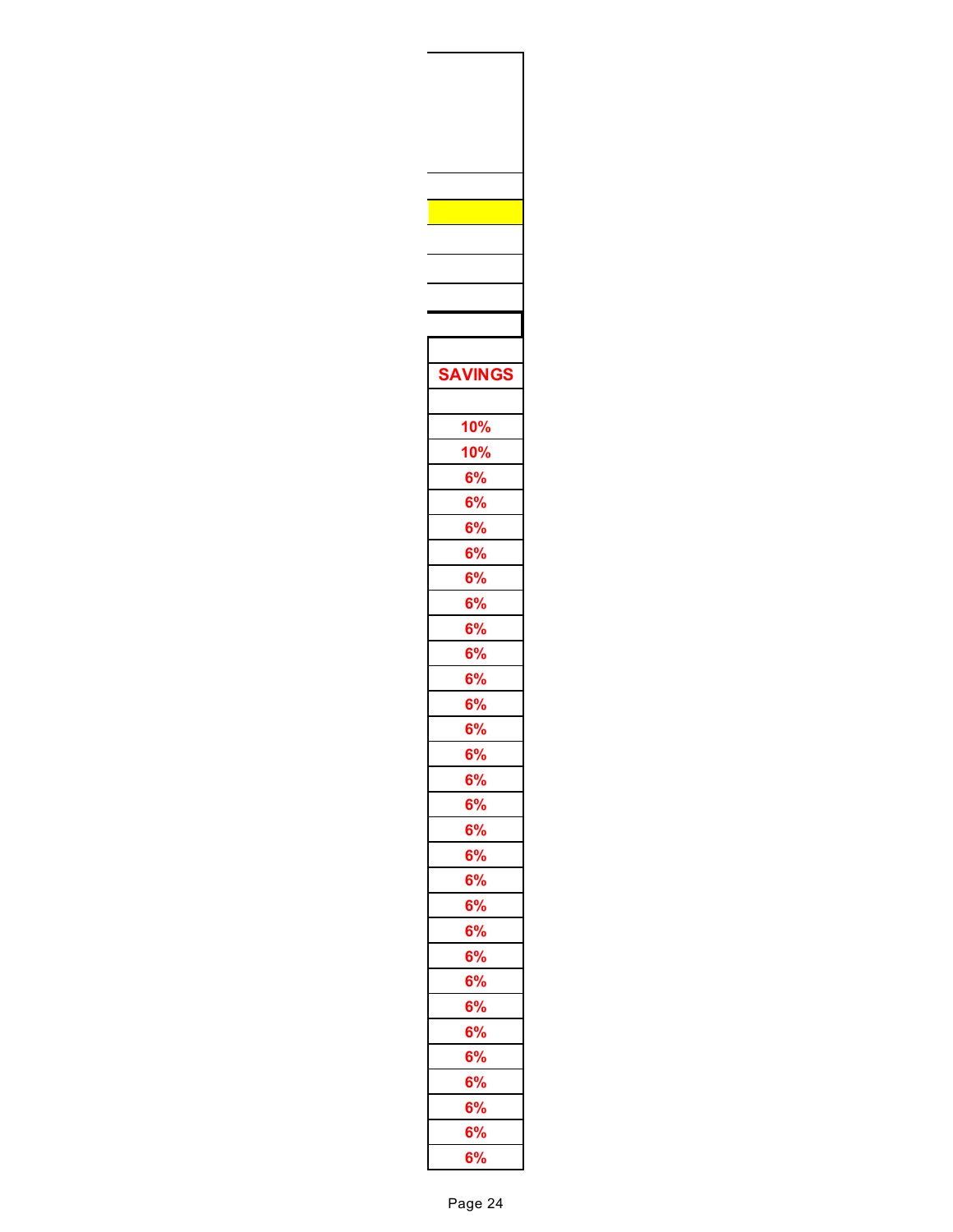| <b>SAVINGS</b> |  |
|----------------|--|
|                |  |
|                |  |
| 6%             |  |
| 6%             |  |
| 6%             |  |
| 6%<br>6%       |  |
|                |  |
|                |  |
| 6%<br>6%       |  |
| 6%             |  |
|                |  |
| 6%<br>6%       |  |
| 6%             |  |
| 6%             |  |
| 6%             |  |
| 6%             |  |
| 6%             |  |
|                |  |
|                |  |
|                |  |
|                |  |
|                |  |
|                |  |
|                |  |
|                |  |
|                |  |
|                |  |
|                |  |
|                |  |
|                |  |
|                |  |
|                |  |
|                |  |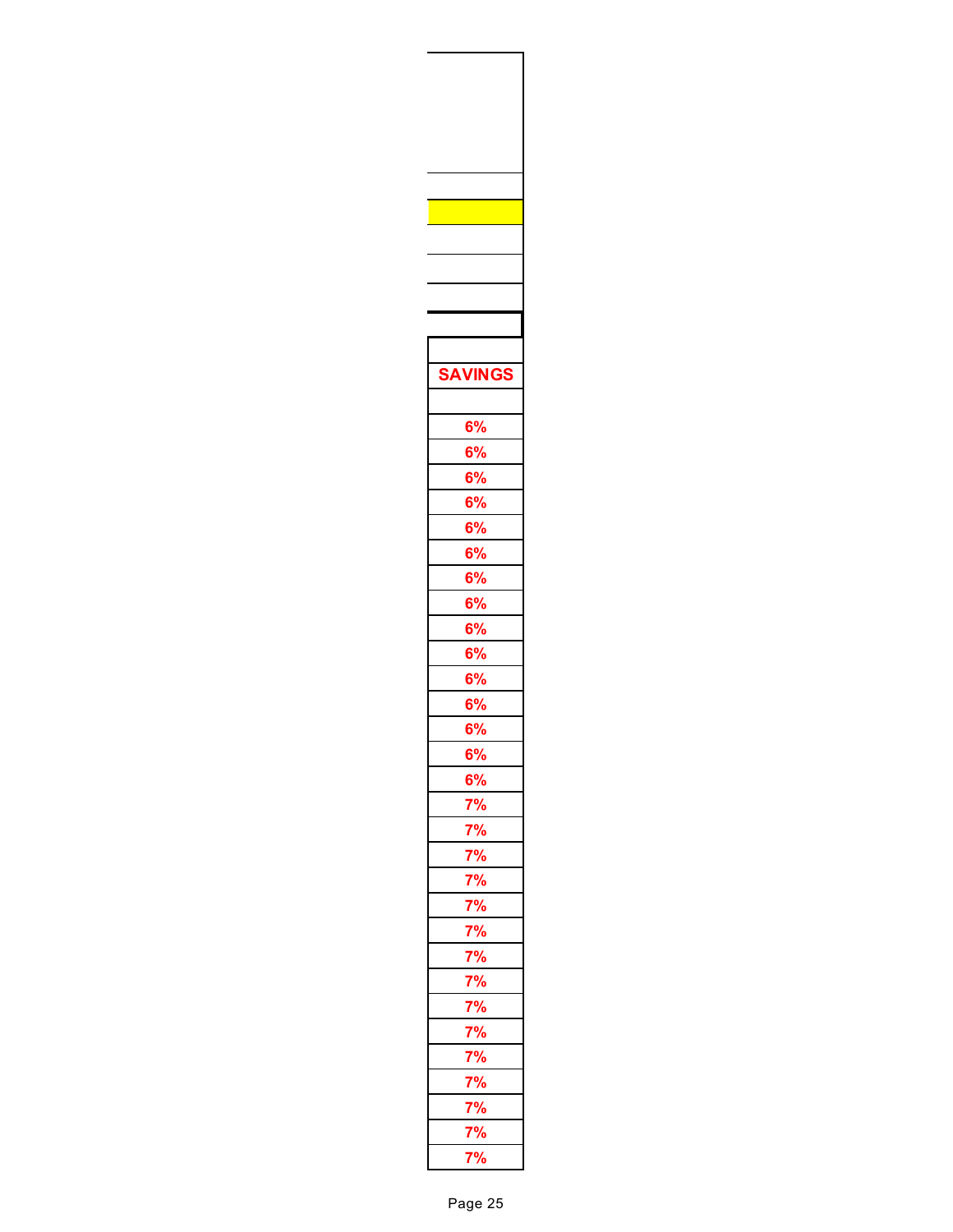| <b>SAVINGS</b>          |  |
|-------------------------|--|
|                         |  |
|                         |  |
|                         |  |
|                         |  |
|                         |  |
| $\frac{7\%}{7\%}$<br>6% |  |
| 6%                      |  |
| 6%                      |  |
| 6%                      |  |
| <u>22%</u>              |  |
| <b>22%</b>              |  |
| <u>20%</u>              |  |
| 20%<br>7%               |  |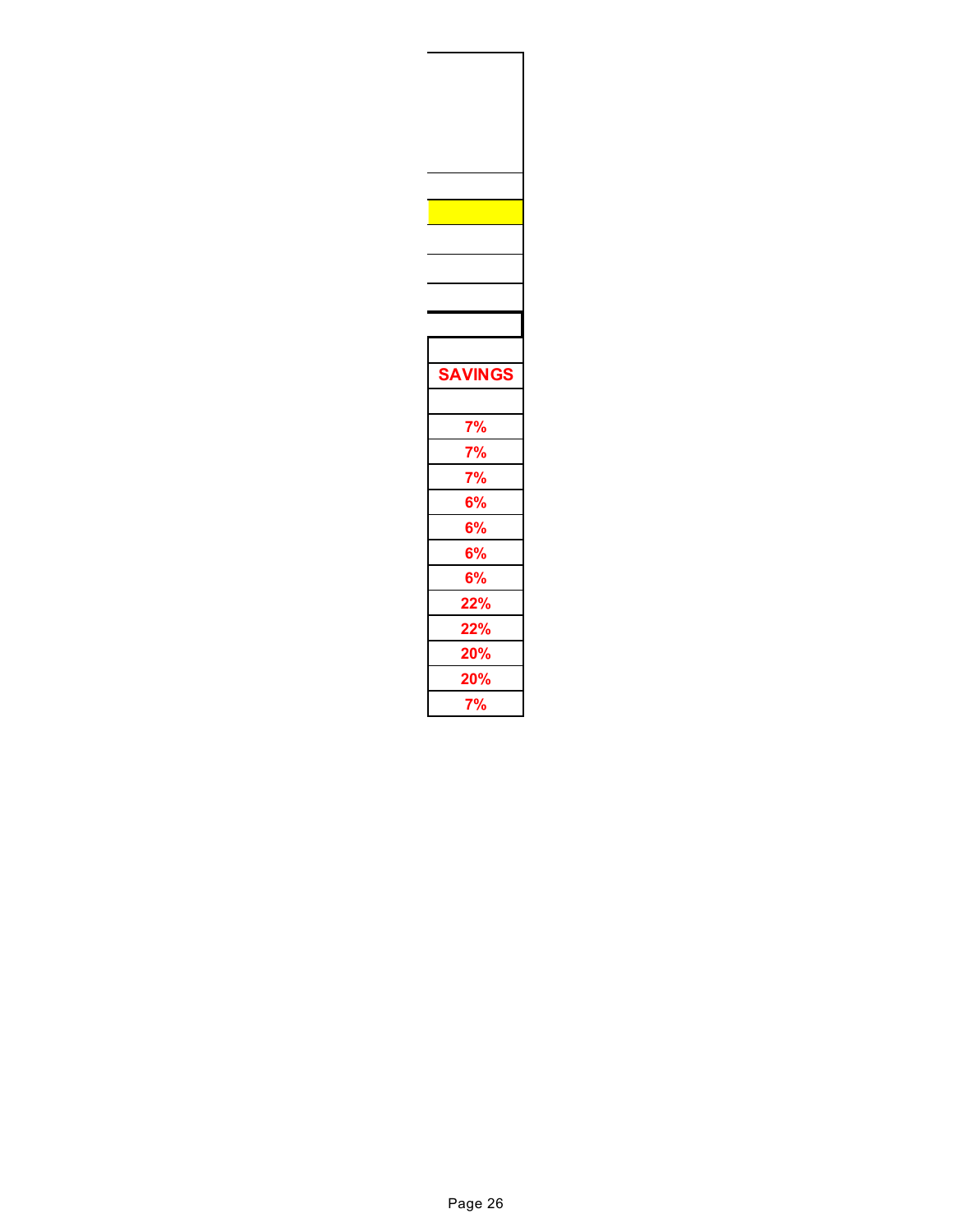| <b>INGS</b>               |
|---------------------------|
|                           |
|                           |
|                           |
| 7%<br>7%<br>7%            |
|                           |
| 7%<br>7%<br>7%            |
|                           |
|                           |
| 7%<br>7%                  |
|                           |
|                           |
| 7%<br>7%<br>$\frac{1}{2}$ |
| 7                         |
| 7%                        |
| %                         |
|                           |
| $\frac{7\%}{4}$           |
|                           |
|                           |
| 7%<br>7%                  |
|                           |